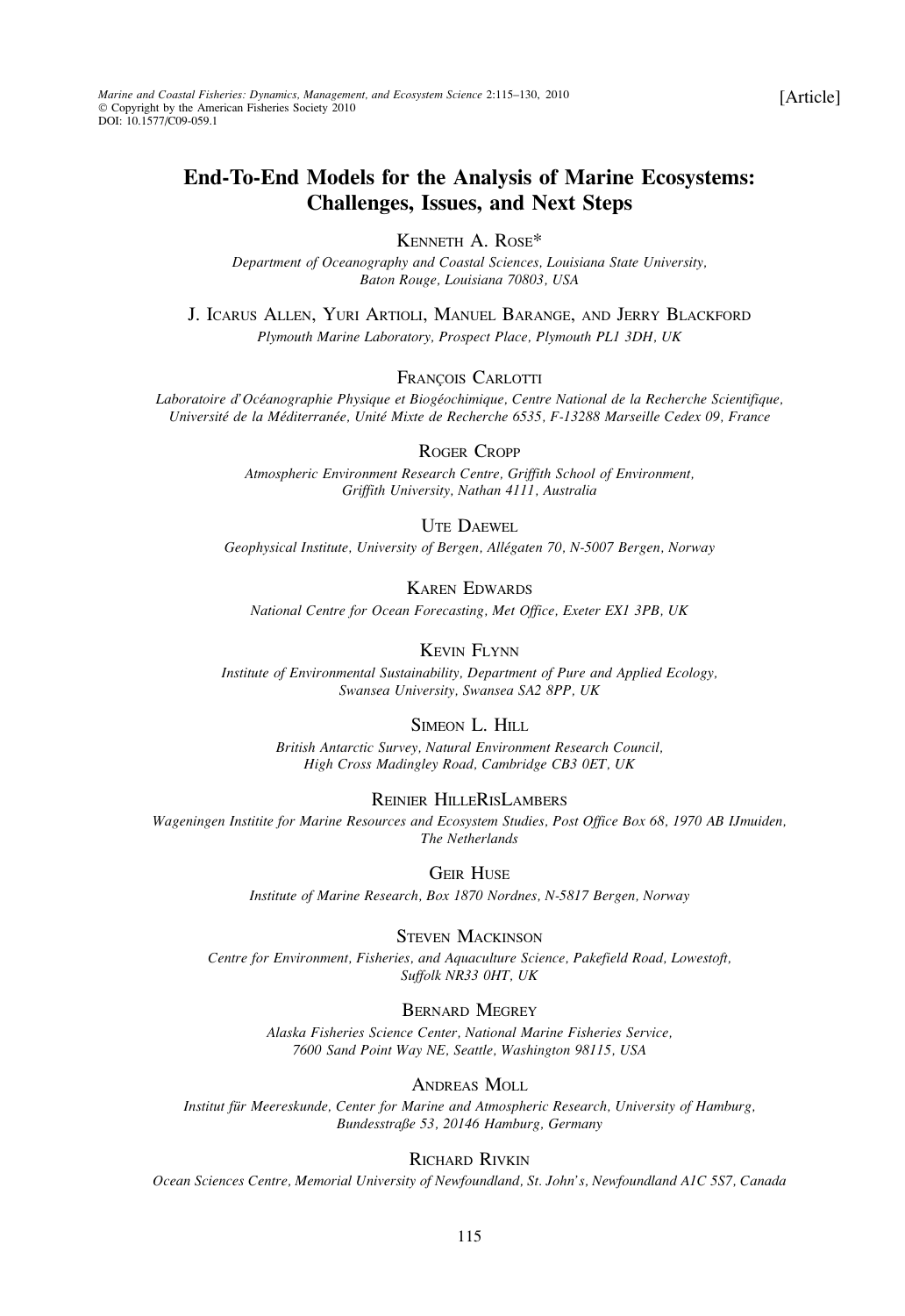116 ROSE ET AL.

## BARIS SALIHOGLU

Institute of Marine Sciences, Middle East Technical University, Erdemli, Turkey

CORINNA SCHRUM

Geophysical Institute, University of Bergen, Allégaten 70, 5007 Bergen, Norway

### LYNNE SHANNON

Marine Research Institute and Zoology Department, University of Cape Town, Private Bag X3, Rondebosch, Cape Town 7701, South Africa

### YUNNE-JAI SHIN

Institut de Recherche pour le Développement, Unité Mixte de Recherche 212 Centre de Recherche Halieutique Mediterranéenne et Tropical, 34203 Sète Cedex, France

### S. LAN SMITH

Japan Agency for Marine–Earth Science and Technology, 3173-25 Showa-machi Kanazawa-ku, Yokohama, Japan

#### CHRIS SMITH

Institute for Marine Biological Resources, Hellenic Centre for Marine Research, Post Office Box 2214, 71003 Heraklion, Crete, Greece

## COSIMO SOLIDORO

Department of Oceanography, Istituto Nazionale di Oceanografia e di Geofisica Sperimentale, Borgo Grotta Gigante 42/c – 34010, Sgonico, Italy

#### MICHAEL ST. JOHN

Institute of Hydrobiology and Fishery Sciences, University of Hamburg, Grosse Elbestrasse 133, D-22767 Hamburg, Germany

### MENG ZHOU

Department of Environment, Earth, and Ocean Sciences, University of Massachusetts, Boston, Massachusetts 02125, USA

Abstract.—There is growing interest in models of marine ecosystems that deal with the effects of climate change through the higher trophic levels. Such end-to-end models combine physicochemical oceanographic descriptors and organisms ranging from microbes to higher-trophic-level (HTL) organisms, including humans, in a single modeling framework. The demand for such approaches arises from the need for quantitative tools for ecosystem-based management, particularly models that can deal with bottom-up and top-down controls that operate simultaneously and vary in time and space and that are capable of handling the multiple impacts expected under climate change. End-to-end models are now feasible because of improvements in the component submodels and the availability of sufficient computing power. We discuss nine issues related to the development of end-to-end models. These issues relate to formulation of the zooplankton submodel, melding of multiple temporal and spatial scales, acclimation and adaptation, behavioral movement, software and technology, model coupling, skill assessment, and interdisciplinary challenges. We urge restraint in using end-to-end models in a true forecasting mode until we know more about their performance. End-to-end models will challenge the available data and our ability to analyze and interpret complicated models that generate complex behavior. End-to-end modeling is in its early developmental stages and thus presents an opportunity to establish an open-access, community-based approach supported by a suite of true interdisciplinary efforts.

Subject editor: Donald Noakes, Thompson Rivers University, British Columbia, Canada

<sup>\*</sup> Corresponding author: karose@lsu.edu

Received November 29, 2009; accepted December 23, 2009 Published online April 19, 2010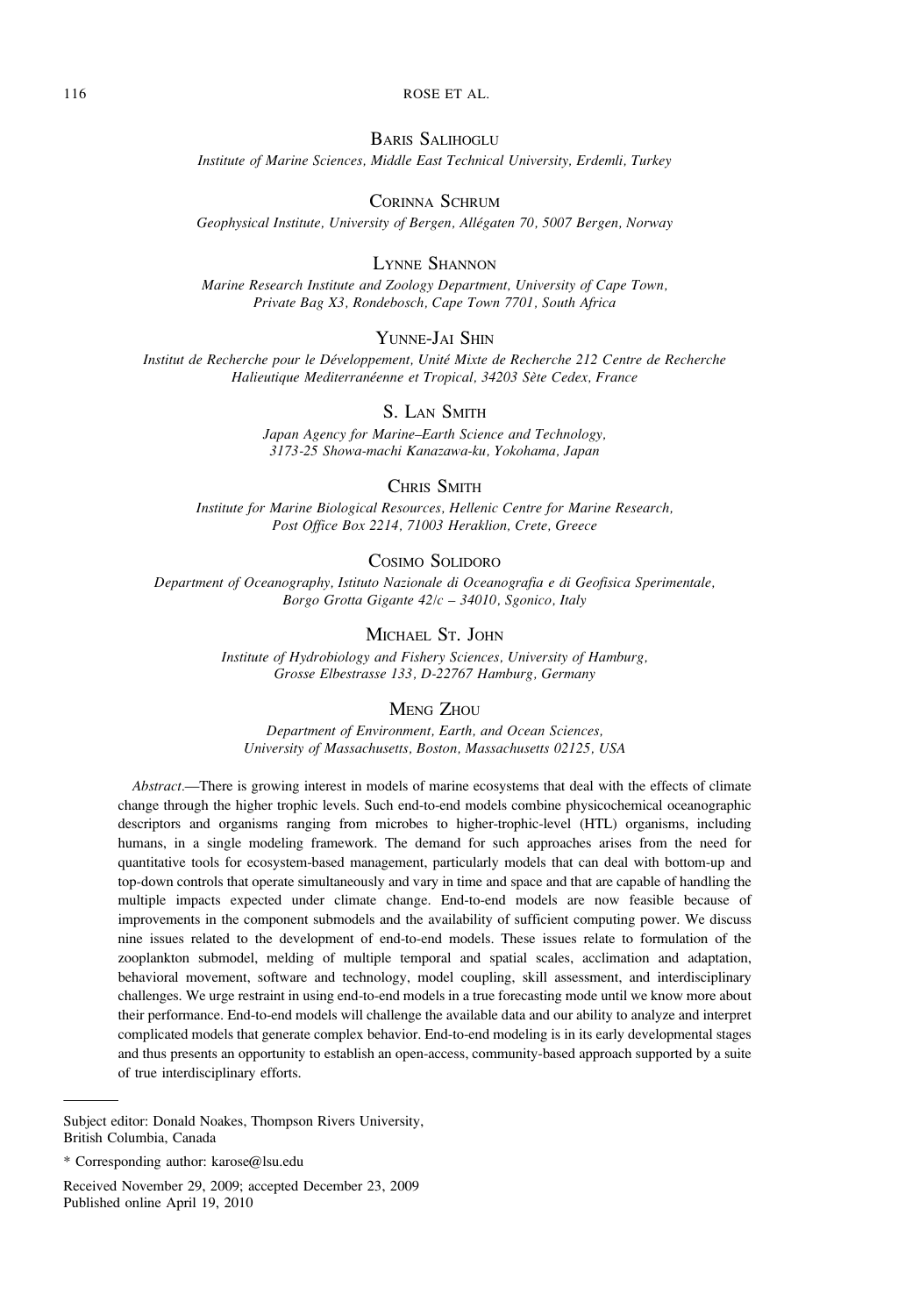There is growing interest in models of marine ecosystems that include descriptors of climate as it affects higher trophic levels (Travers et al. 2007; Cury et al. 2008). These so-called end-to-end models typically combine submodels of physicochemical oceanographic processes with descriptors of lowerand higher-trophic-level organisms into a single modeling framework (Travers et al. 2009). There are currently several established modeling efforts along this line, including OSMOSE (Shin and Cury 2001), Ecospace (part of Ecopath with Ecosim; Walters et al. 1999; in press), ATLANTIS (Fulton et al. 2004a, 2004b), and SEAPODYM (Lehodey et al. 2003). These models and others were recently reviewed in Plagányi (2007). Newer efforts are also under way, such as a multispecies fish extension to the NEMURO family of models. While none of these newer models yet constitutes a comprehensive end-to-end model, the great variety in their underlying approaches and details provides a promising foundation for the development of the next generation of end-to-end models.

Traditionally, in marine ecosystem modeling models of lower trophic levels (LTLs) and higher trophic levels (HTLs) have been developed quasi-independently (Jennings et al. 2001; Travers et al. 2007). The LTLs have been modeled in terms of single-element (typically nitrogen or carbon) dynamics among the various forms of nutrients and multiple functional groups of autotrophs (i.e., phytoplankton) and heterotrophs (i.e., bacteria and zooplankton), as typified by nutrient–phytoplankton–zooplankton (NPZ) models (Fasham et al. 1990; Fennel and Neumann  $2004$ ).<sup>1</sup>

Models of HTL organisms (e.g., fish) are typically based on biomass or age-, stage-, or size-classes (e.g., Tuljapurkar and Caswell 1997; Quinn and Deriso 1999) and embody simplified physical (environmental) conditions and LTL (ecological) representations (Latour et al. 2003). These models include single-species population dynamics models (Quinn and Deriso 1999) and multispecies models that represent the predator– prey and competitive interactions among the HTL species (Pauly et al. 2000; Rose and Sable 2009). When included, humans are typically represented in a highly simplified manner in such models. However, several models have begun to include more dynamic representations of human activities, mostly in terms of the dynamics of harvesting (Plagányi 2007). End-toend models attempt to meld the physical–LTL and HTL modeling approaches and include important feedbacks among these three factors. Ultimately, endto-end models should more broadly include humans as members of the HTL community that react and adjust to changing conditions (Liu et al. 2007; Perry et al. 2010).

The increasing interest in developing end-to-end models is the result of several developments: the worldwide movement toward ecosystem-based management, advances in ecosystem modeling, improvements in computing power, and the ever increasing appreciation of the complexity of the interacting factors that control ecosystem dynamics. A major driver is the demand for quantitative tools to support ecosystembased management initiatives (Pikitch et al. 2004). It has long been recognized that there are strong interactions and feedbacks among climate, upper-ocean biogeochemistry, and the LTL components of marine food webs. Ecosystem approaches are now considered necessary because of the growing appreciation of the interconnectedness between climate and fish and other HTL organisms and because of the recognized deficiencies in the commonly used single-species approach to fisheries management (Latour et al. 2003). Climate scale variability and its impact on fish population dynamics have been documented in many ecosystems (e.g., Chavez et al. 2003; Beamish et al. 2004; Lehodey et al. 2006). Regional and global climate change can affect HTL organisms in a multitude of ways. For example, the growth, mortality, reproduction, and movement of fish are directly affected by changes in the physical and chemical properties of the ocean (temperature, salinity, mixing, advection, and pH) and directly and indirectly by changes affecting phytoplankton, zooplankton, benthos, and other fish in their roles as predators, prey, and competitors (Ito et al. 2010).

Another driver for the development of end-to-end models is concern about the overharvesting of many fish populations. Much attention has been given to a series of controversial papers purportedly showing that many of world's fish populations have been overharvested (e.g., Myers and Worm 2003; but see Hilborn 2007). Whether or not the dire state of fisheries has been exaggerated, there is no doubt that overharvesting and low population biomasses are a concern (Mullon et al. 2005; Worm et al. 2009). As a result, current fisheries management practices, which rely heavily on single-species approaches (Rose andCowan 2003), are

<sup>&</sup>lt;sup>1</sup> Throughout this paper, we use the term "NPZ" to refer to a common class of mass-based models of LTL organisms that simulate the dynamics of nutrients, phytoplankton, and zooplankton. We also include models that represent multiple nutrients, multiple functional groups of phytoplankton and zooplankton, and detritus under this term. The term ''LTL models'' is a more general one that includes NPZ models as well as other types of models, such as stage-based population dynamics models of copepods.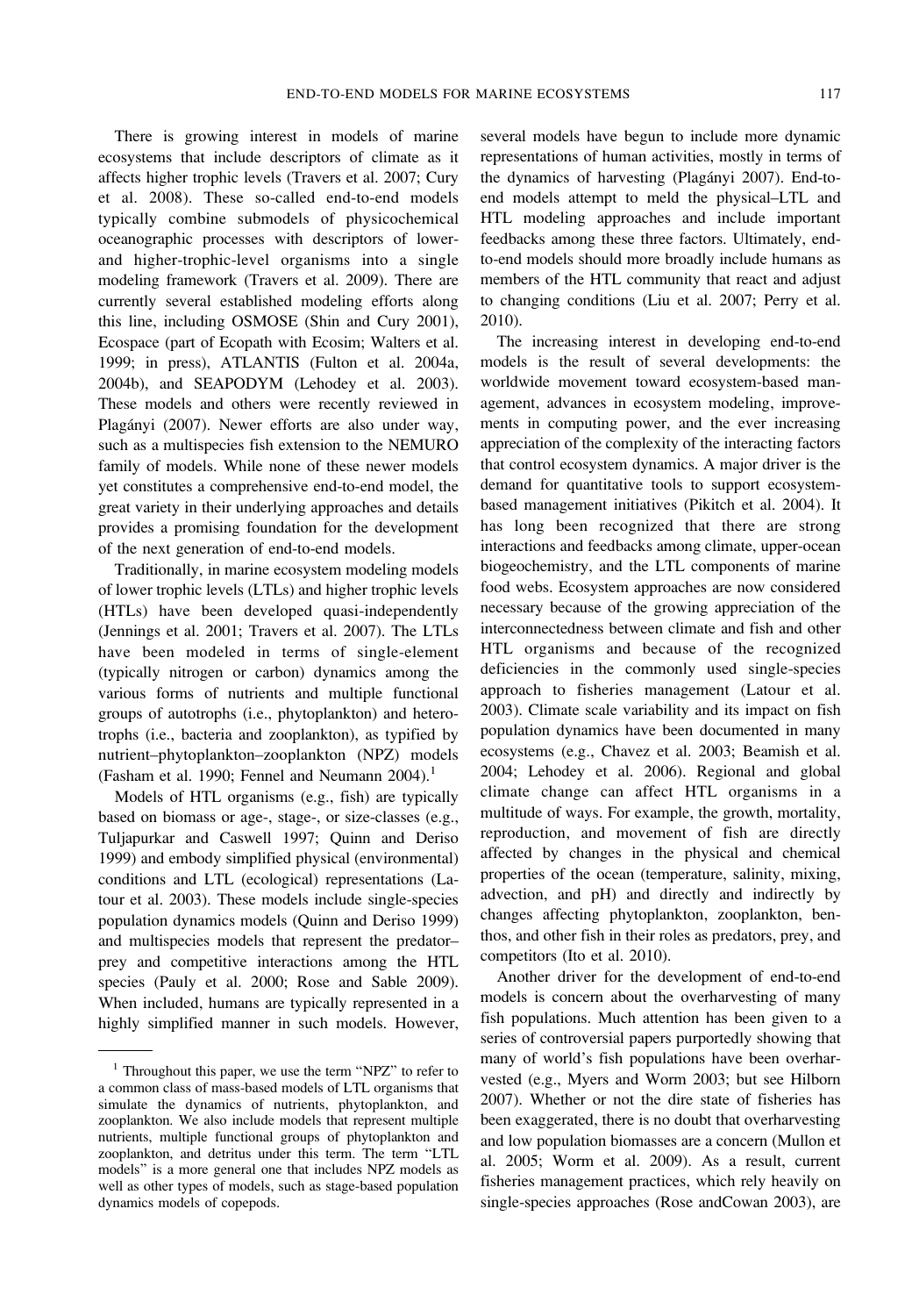being called into question, and multispecies and ecosystem approaches are being advocated (Latour et al. 2003; Plagányi 2007; Cury et al. 2008).

The emergence of end-to-end models is also timely because advances in the modeling of hydrodynamics and HTL organisms, combined with improvements in computing power, now make it possible to link component submodels explicitly. Recent advances in physical modeling include accurate and efficient solution schemes, sufficient spatial resolution to simulate mesoscale features, the nesting of grids to enable fine-scale simulation within a relatively broad spatial domain, and the ability to reproduce patterns in field data for nearshore and coastal areas (e.g., upwelling regions) that are utilized by many HTL organisms during their life cycle (Ito et al. 2010; Lett et al. 2009). We are now able to simulate mesoscale phenomena in the physical and LTL models, which provides more realistic spatial and temporal temperature, salinity, and food fields for the simulation of the reproduction, growth, mortality, and movement of individual fish as well as the short-term population dynamics. The physical and LTL models can also reconstruct decadal-scale phenomena (e.g., regime shifts) critical for simulating the low-frequency variation in HTL organisms. We do not want to overstate the current abilities of the physical and LTL models. The degree to which simulations with these models match reality can always be questioned. For example, artificial numerical "fixes" are still used in many LTL models to ensure that certain behaviors are realistic (Cropp and Norbury 2009). However, recent advances in physical and LTL modeling have partially shifted the emphasis from inadequate modeling methods to the lack of appropriate data for parameterization and validation (see Anderson 2005; Flynn 2005).

There have also been advances in the modeling of HTL organisms. There is now far greater appreciation of the ways to handle ontogeny at scales that are appropriate for end-to-end models. While the differential and difference equation representations are still very useful in many situations, especially for the low and mid trophic levels (e.g., Gentleman et al. 2008), an individual-based approach that simulates discrete Lagrangian entities offers several advantages over the more traditional age- and stage-based approaches at the higher trophic levels. The individual-based approach has become very popular in ecology (DeAngelis and Mooij 2005) and is well suited for representing HTL organisms in end-to-end models. The individual-based approach allows for conceptually straightforward linking of the HTL processes of growth, mortality, and reproduction to the detailed spatial and temporal scales of the physical and NPZ submodels. Competitive and predatory food web interactions can be represented on local scales, and physical-based and behavioral movement can be implemented (DeAngelis and Rose 1992; Breckling et al. 2006). The individualbased approach has been used in single- and multiplespecies models (DeAngelis and Mooij 2005), but far less in community-level analyses because of computational costs (Rose and Sable 2009). Data collection has also progressed, the advances including remote sensing that permits synoptic measurements to be made over broad areas, the ability to obtain spatially resolved measurements in the field, and the ability to acquire fine-scale information (such as that obtained through acoustic and sonic tagging) on the movements of animals (Rose et al. 2001). A mix of stage-, age-, and individual-based modeling approaches will probably be needed to represent the complex food webs and community dynamics of HTL organisms in end-toend models.

Computing power is ever increasing, such that endto-end models are now computationally feasible. We have the computing power to simulate physical phenomena at fine scales using highly resolved models with the spatial coverage (domain) and ability to perform the decadal-length simulations that are needed to capture the dynamics of HTL organisms. Computing limitations will always be present, however. High-end computing is not widely available and requires special expertise, and there are issues related to the storage of and efficient access to the massive data and model output that can be generated. One could easily formulate an end-to-end model that would be limited by computing power, especially in terms of data fitting and uncertainty analysis. At present, however, uncertainty about biological processes is more limiting than computing power.

Another development that favors an end-to-end approach is the dynamic and spatially variable nature of the factors that control marine ecosystem dynamics. Knowing the relative roles of bottom-up, top-down, and wasp-waist controls (Cury et al. 2000; Frank et al. 2005; Bakun 2006; Field et al. 2006)—and how they operate simultaneously and vary in time and space—is vital for making accurate projections of the responses of ecosystems to changing conditions (Cury et al. 2008). Evidence of the complexity of inter–trophic level controls in coastal and marine systems (Hutchings et al. 1998; Hunt and Stabeno 2002; Frank et al. 2005; Ware and Thompson 2005) and the complexity of the relationships between environmental conditions and fish population dynamics (Rose 2000; Breitburg et al. 2009) is accumulating. While it has long been known that nutrients are related to fish production (Caddy 1993; Nixon and Buckley 2002), some studies have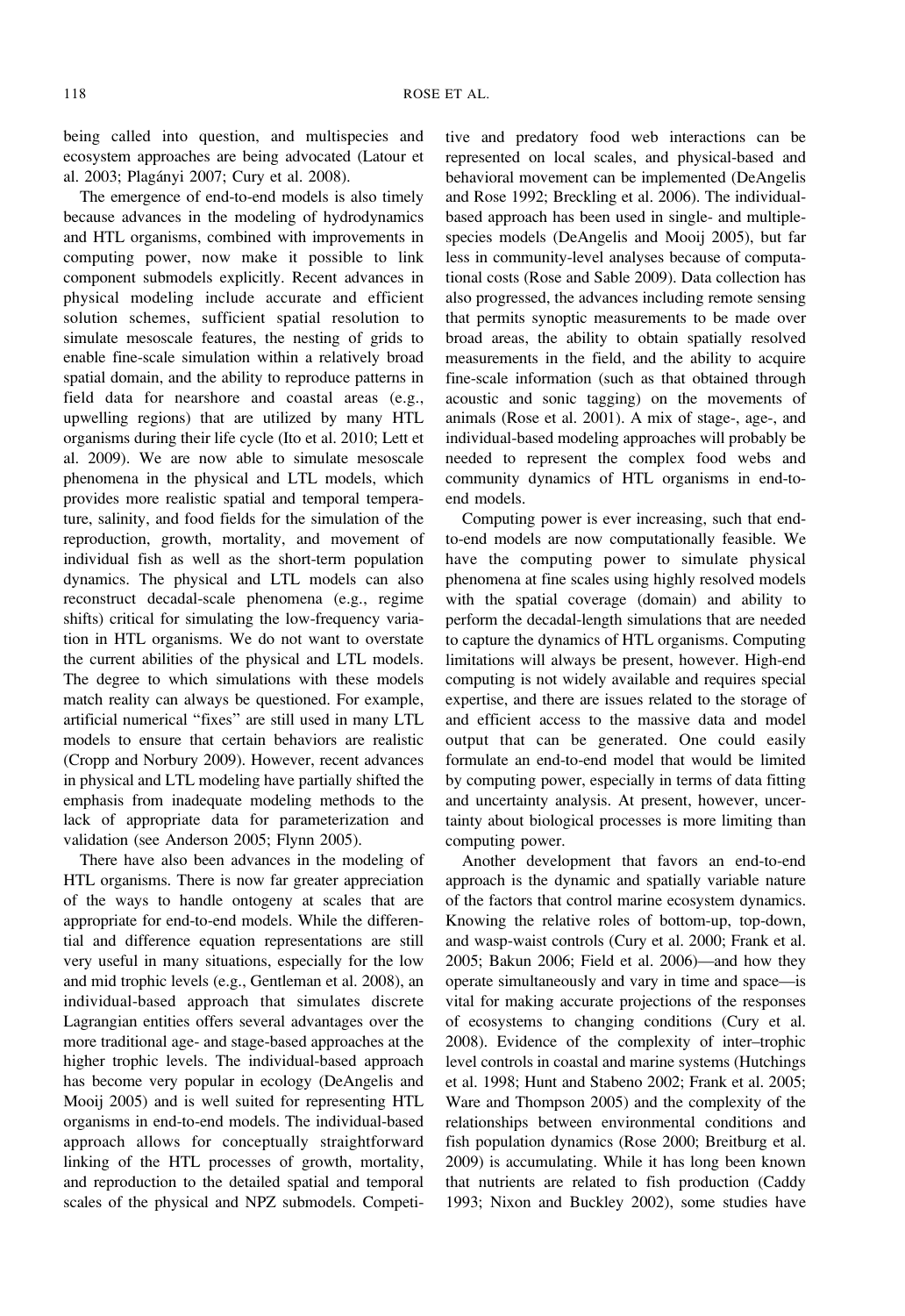suggested that fish themselves can affect nutrient availability (Hjerne and Hansson 2002; Wilson et al. 2009). How to represent the complexity of the food web continues to be investigated for NPZ models (e.g., Friedrichs et al. 2007), and it is even more complicated when HTL organisms are added to the model. End-toend models will need to have the structure and feedbacks to represent a complex mix of controlling processes (e.g., an alternation of bottom-up and topdown processes). In some situations, this will involve feedbacks among the physical, NPZ, and HTL components.

In this paper, we discuss nine issues related to the further development and application of end-to-end models. These are (1) the role of zooplankton as a link between the lower and upper trophic levels, (2) the inclusion of new organisms such as macroinvertebrates and humans, (3) the melding of multiple temporal and spatial scales across submodels, (4) acclimation and adaptation by organisms, (5) the behavioral movement of upper-trophic-level organisms, (6) the software and technology for coding and sharing algorithms in an open-access community, (7) one-way and two-way solution techniques, (8) the assessment of model performance and forecasting, and (9) the challenges posed by the interdisciplinary aspects of end-to-end modeling. We conclude with a general statement about the future of end-to-end modeling and its relevance to management decision making. This paper is based on the discussions at a workshop entitled ''Bridging the Gap between Lower and Higher Trophic Levels'' that was held February 2009 in Plymouth, England. This paper is not meant to be an exhaustive review of endto-end modeling of marine ecosystems. Our goal is to make the participants' deliberations at the workshop on this rapidly advancing field available to a wider audience.

## Zooplankton as the Link between Lower and Upper Trophic Levels

A major topic of discussion at the workshop was whether the current representation of zooplankton in the traditional NPZ models is an appropriate to way link LTL organisms to fish and other HTL organisms. Zooplankton will be a linchpin as we develop end-toend models because of their importance as a consumer of primary production and as prey for HTL organisms. Historically, zooplankton was included in NPZ models mostly to achieve realistic biogeochemical cycling (Le Quere et al. 2005), while in models of fish population dynamics, food (LTL) dynamics were either not considered explicitly (e.g., age-structured models; Caswell 2001) or represented very simply (e.g., Ecopath with Ecosim; Walters et al. 1997).

In end-to-end models, the goal of representing zooplankton shifts from obtaining realistic nutrient and chlorophyll concentrations in a biogeochemical context to representing the quantity and quality of food available to multiple species of fish over their lifetimes. Two likely differences between traditional NPZ models and end-to-end models are the representation of biogeochemical processes and the definition of functional groups.

Shifting the focus of zooplankton means that many of the processes represented in traditional NPZ model formulations need to be revisited. For example, traditional NPZ simulations (e.g., Fasham et al. 1990) have either made reference to a single nutrient (typically nitrogen) or assumed fixed, Redfield-like stoichiometry. Setting aside the question whether Monod–Redfield models can sufficiently describe phytoplankton growth (Flynn 2010), variable elemental stoichiometry has been shown to be important in controlling NPZ dynamics (Andersen et al. 2004; Mitra et al. 2007). Whether stoichiometry is a first-order problem or not is unknown, but the importance of this issue (and others) needs to be assessed in the context of incorporating NPZ models into end-to-end models.

Another issue is the amount of detail needed in the algorithms that represent prey selection by zooplankton. Relating prey selection to food quality in a simplified manner in NPZ models is a nontrivial matter (Mitra and Flynn 2006), while including it in structured copepod models can have profound impacts on copepod dynamics (Flynn and Irigoien 2009). We do not know the extent to which the traditional representations of processes in NPZ models will require revision in the context of the demands imposed by end-to-end models, but we caution against simply adopting existing formulations.

A second major issue that arises with end-to-end modeling is the representation of zooplankton functional groups. Much of the literature still focuses on ways to represent functional groups with respect to biogeochemical cycling (Hood et al. 2006); end-to-end modeling will dramatically shift the focus to ways to represent LTL organisms because the emphasis will be on their linkage to HTL organisms. Most real LTL dynamics operate through microzooplankton, as represented by protistan grazers and the juvenile states of mesozooplanton. Biogeochemically oriented NPZ models typically employ closure terms that operate on the mortality component of the zooplankton groups, which (often without being stated explicitly) describe the activities of HTL organisms (see Mitra 2009). Endto-end modeling provides explicit description of predatory activity in place of general closure terms.

End-to-end models inevitably require the inclusion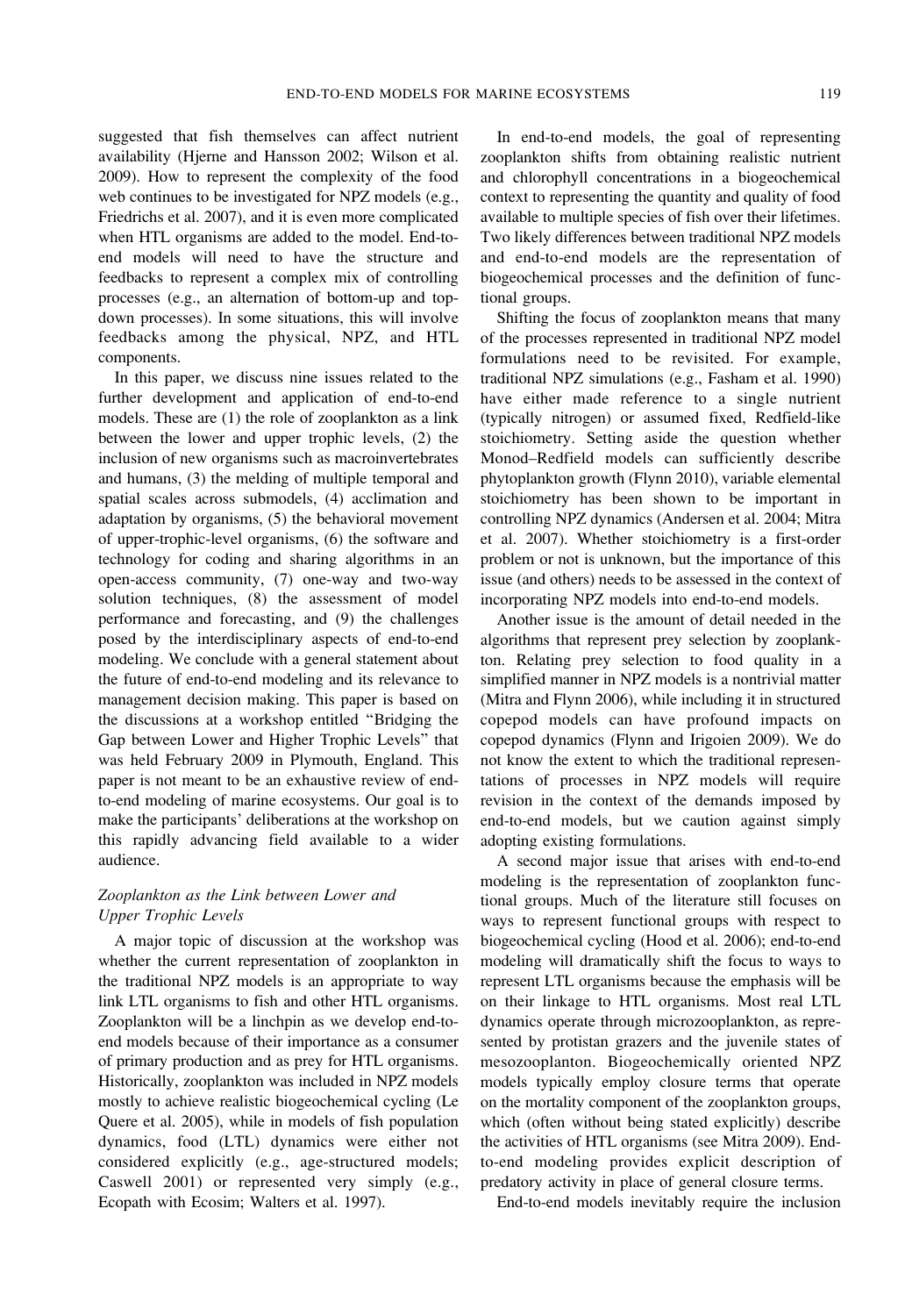of at least two zooplankton types: protistan zooplankton for realistic LTL dynamics and mesozooplankton (notably copepods) for the HTL link. The zooplankton groups need to be represented so that key shifts in the prey types eaten as fish develop can be realistically simulated. Larval fish often require small prey sizes and certain types (e.g., Checkley 1982; Munk 1997; Kühn et al. 2008), and subtle changes in mortality arising from growth differences or episodic events can dramatically affect annual recruitment (Houde 1989). Adult fish tend to eat larger prey and often consume a mix of invertebrate and fish prey (e.g., Scharf et al. 2000). Detailed stage-based models of specific copepod species have been successfully imbedded into three-dimensional spatial models (e.g., Moll and Stegert 2007), and others have invoked postprocessing of NPZ model output to obtain sufficiently detailed prey fields for modeling fish feeding (e.g., disaggregating biomass into size structure; Daewel et al. 2008). Several plankton–fish models have essentially abandoned the functional group approach and represented LTL organisms by means of size distributions (e.g., Zhou and Huntley 1997; Maury et al. 2007). Defining planktonic functional groups remains a longstanding challenge in NPZ modeling (Anderson 2005; Le Quere et al. 2005), and the additional requirement of accurately representing the energy flow pathways and phenology of multiple groups of zooplankton will further complicate it. The extent to which multistage LTL models will be required to describe the development of important LTL species groups (e.g., copepods) is a major unknown. Indeed, from a biological standpoint, the modeling of mesozooplankton may have more in common with modeling the more challenging HTL organisms than with modeling single-celled microbes (Carlotti and Poggiale 2010).

A critical element of making end-to-end models realistic is correctly describing the LTL organisms. In this regard the demands of end-to-end modeling differ from those for biogeochemical cycling. We anticipate that, at least in some situations, significant changes to traditional NPZ model formulations will be needed to fulfill the demands of end-to-end models. In other situations, more moderate changes may suffice. Data that describe the flux of materials and energy up through their pathways are needed to confirm the simulated dynamics of the fish-oriented zooplankton functional groupings. This will reinforce the drive for changes in the ways that phytoplankton and zooplankton are traditionally represented. We will need NPZ models that deal with multiple nutrients, that generate energy flows through functional or size-groups that provide a sound basis for ontogenetic changes in fish prey demands, and that are robust to changing environmental conditions. This issue will become especially important as we extend the use of models to conditions (e.g., global climate change) that are well outside the domain in which the models were calibrated and validated.

#### New Organisms

Two groups of organisms that have not been the focus of marine ecosystem modeling to date but that are likely to become important under changing climate scenarios are macroinvertebrates and very-high-trophic-level organisms. Macroinvertebrates such as salps, appendicularians, and jellyfish seem to fall in-between most NPZ and HTL modeling efforts. Salps can channel small-sized phytoplankton and aggregate them into large, fast-sinking particles, thereby making them unavailable to the small stages of crustaceans and interfering with the trophic link between zooplankton and fish (Le Fèvre et al. 1998). Given the worldwide concerns about jellyfish blooms (Mills 2001; Purcell 2005) and how they alter the energy flow through the food web (Brodeur et al. 2002) and affect zooplankton community dynamics (e.g., Kremer 1979) and fish growth and survival (Purcell and Arai 2001), the representation of jellyfish in end-to-end models requires careful consideration.

Demersal fish species are another group of organisms that will need to be considered in end-to-end models. While HTL models of demersal fish species have been developed (e.g., Bryant et al. 1995), they have tended to include simplified physical conditions and benthic prey dynamics. Most LTL–fish models that include detailed physical conditions have focused on the early life stages of pelagic fish species (Werner et al. 2001; Lett et al. 2009; North et al. 2009), while the initial attempts to formulate end-to-end models that include demersal organisms have been simplified in other aspects, such as the physical conditions or behavioral movements (see Plagányi 2007). In many situations, end-to-end models will need to consider demersal fish species as integral parts of the HTL community. This presents new challenges as to how to represent the interface not only with LTL organisms in the overlaying waters but also with the hydrodynamics and physical conditions near the bottom and the associated benthic food web. Some of the existing benthic modules within ecosystem models (e.g., Ebenhoh et al. 1995; Blackford 1997) and the spatially simplified models that include demersal species (e.g., Bryant et al. 1995; Okey et al. 2004) will provide a starting point, but much further work is required to determine the appropriate formulations for demersalrelated processes and linkages to the physical conditions and pelagic food web.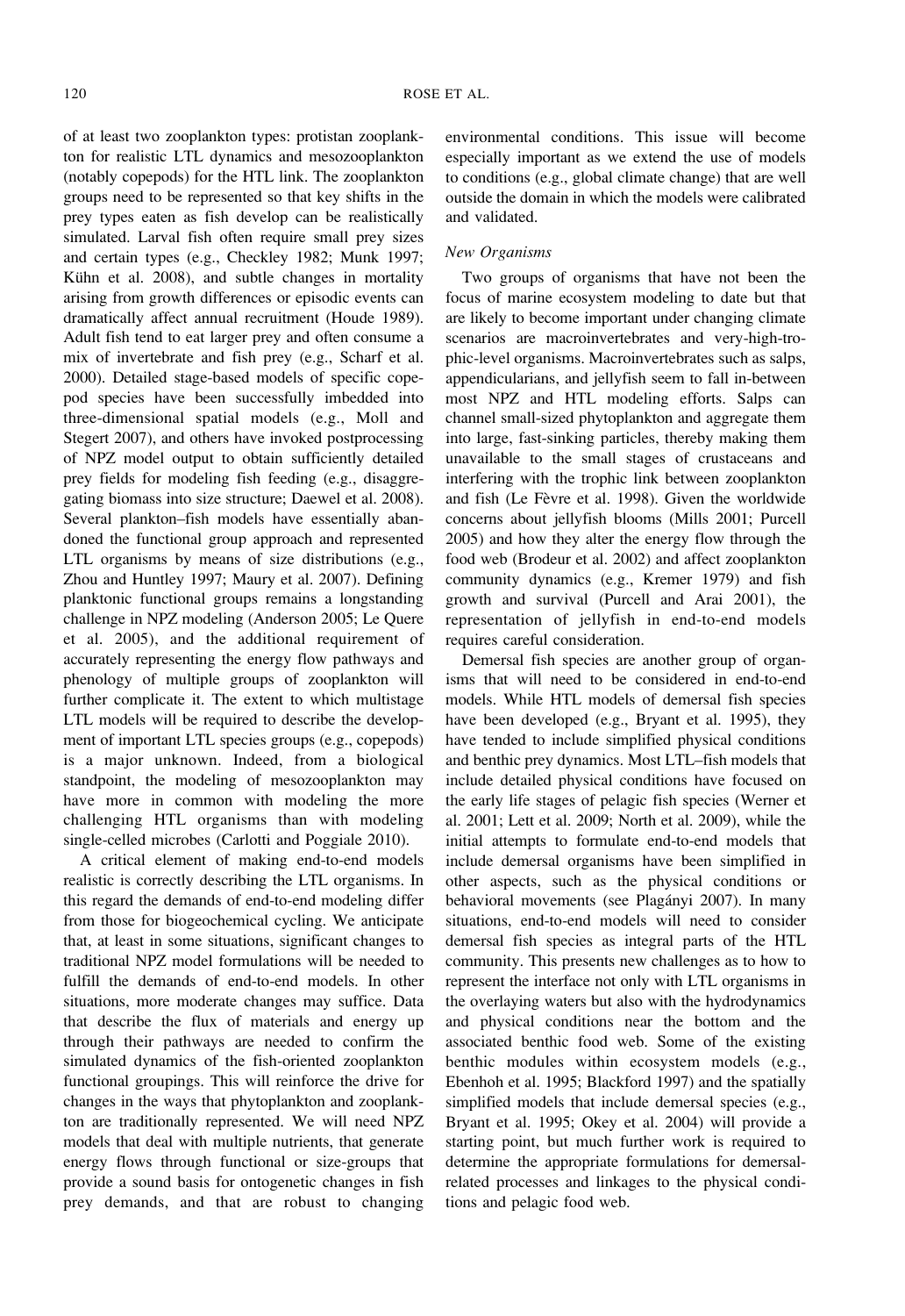Finally, many of the models that include LTL and HTL organisms have shifted the mortality closure term problem further up the food chain. We have moved from specifying zooplankton mortality in NPZ models to achieve realistic biogeochemical cycling to specifying HTL mortality in terms of predation by other HTL organisms and human activities such as fishing. In most models, fish mortality is treated in a simplified manner by assuming constant annual natural and fishing mortality rates. In end-to-end models, marine mammals, birds, and humans may need to be included as full members of the food web in order to obtain realistic representations of the mortality and dynamics of their prey. Integrating closure terms with modelgenerated predation rates for functional groups whose suite of possible predators is only partially represented by explicit simulation might require model-specific solutions (Fulton et al. 2003a). Representing very-hightrophic-level organisms can require very different modeling approaches than the traditional fish-oriented approaches (Perry et al. 2010) and result in model behaviors that would not be expected from the study of the natural and social systems separately (Liu et al. 2007).

#### Scaling

There are scale differences between LTL and HTL dynamics that will need to be accommodated in end-toend models. Dealing with multiple biological, spatial, and temporal scales is fundamental to all ecological modeling (Levin 1992) and becomes even more acute with end-to-end models. Deciding the best temporal and spatial scales and processes is the art of modeling. A model should be tailored to the specific questions to be addressed, but because there are no general guidelines for deciding the scales and processes to be included for a given question, model development includes judgments on the part of the model developers.

End-to-end models exacerbate the uncertainty in model building because they include a more diverse set of processes that operate on different scales and organisms that span a wide range of sizes and life histories. Examples include how to generate temperature and prey fields in an LTL model on scales that harmonize with the way that fish feeding is represented in the HTL model; how to include behavioral responses when modeling the movement of fish and other HTL organisms on a spatial grid dictated by hydrodynamics; and how to have sufficient temporal and spatial resolution in the physical conditions to realistically represent fast-reaction dynamics (e.g., phytoplankton and fish foraging) while simulating decadal dynamics over a broad enough spatial domain to allow for changes in large-scale migration and movement patterns. We are challenged to harmonize fine-scale physical models with biological processes that span a wide range of temporal and spatial scales for fish (Mullin 1993) and other HTL organisms. We are confident that working on a single temporal and spatial scale will not be sufficient (Fulton et al. 2003b). The issue of scaling is not new, but with end-to-end modeling it becomes even more challenging.

End-to-end models will probably create situations of complex systems behavior that will complicate the interpretation of model results. Complex systems behavior occurs when the composite has properties that are not obvious from the properties of the individual components (Auyang 1999). Models do not need to be complicated to exhibit complex systems behavior. For example, very simple models can generate chaotic and irregular patterns of population dynamics over time (e.g., May 2001). The wide range of scales in end-to-end models and the fact that the individual-based approach allows simple rules to be scaled up to the population and community levels via local interactions provide fertile ground for the emergence of complex systems behavior (Railsback 2001). While such model behavior is often beguiling, we must be prepared to detect and diagnose it—via analysis of model output and simulation experiments (Grimm et al. 2005)—to ensure that the output is indeed realistic and to fully understand the reasons for our results.

### Acclimation and Adaptation

Acclimation refers to the biochemical, morphological, and behavioral ways an organism responds to reoccurring changes in its environment. Acclimation responses are usually short term and rapid and involve the expression of phenotypic plasticity (see Scheiner 1993). If the response results in genotype changes, then adaptation has occurred. The need to include acclimation and adaptation is not unique to end-to-end models; it arises from the general problem of how to model responses to changing environmental conditions.

Phytoplankton and zooplankton have relatively rapid turnover rates, so that the typical 50–100-year simulations needed for HTL organisms could include evolutionary adaptation on the part of plankton (Fussmann et al. 2003; Yoshida et al. 2003). Largescale changes in plankton functional type dominance is possible. High-trophic-level organisms can also exhibit adaptive responses to selective pressures from harvest and global climate change within 50–100-year simulations (Jørgensen et al. 2007), although distinguishing between phenotypic (acclimation) and genetic responses (adaptation) is difficult (Naish and Hard 2008). The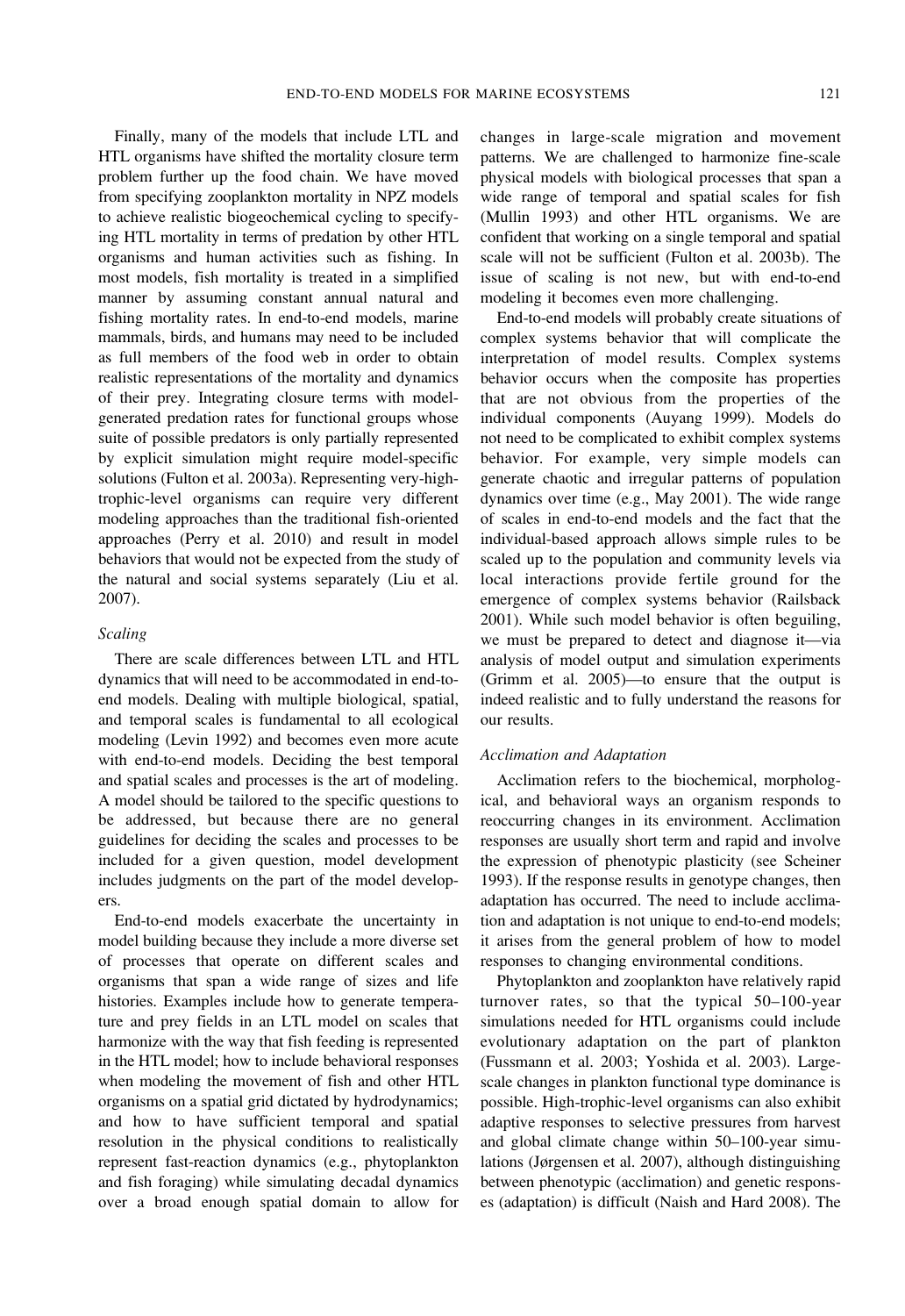trade-offs among species traits as environmental conditions change can affect species' spatial distributions and productivity, predator–prey dynamics, and community structure (Litchman and Klausmeier 2008). Examples of the incorporation of acclimation and adaptation into models include photoacclimation by phytoplankton in response to changing light and nutrient environments (Geider et al. 1996; Flynn 2003; Pahlow 2005; Armstrong 2006); optimal acclimation of nutrient uptake by phytoplankton (Flynn 2003; Smith et al. 2009); the emergence of alternative phenotypes in phytoplankton (Follows et al. 2007); changes in the migration of fish (Mullon et al. 2002; Huse and Ellingsen 2008); and changes in the age at maturity of fish as a result of selective pressures and inheritability (Jager 2001). Methods are being developed, such as structural dynamic models (see Jorgensen 1997), which relate model structure and parameters to recent environmental and other conditions (e.g., Bendoricchio and Jørgensen 1997; Solidoro et al. 2010).

Long-term simulations under potentially highly variable environmental conditions and the diverse mix of organisms in end-to-end models will heighten the need for mechanistic representations of acclimation and adaptation. This is an active area of research, and the examples cited above (and others) should provide a basis for the eventual inclusion of acclimation and adaptation into end-to-end models. The challenge will be to avoid unsupportable and deleterious model complexity.

#### Behavioral Movement

End-to-end models that include the juvenile and adult stages of HTL organisms will need to deal with behavioral movement. Movement based on physical conditions has been investigated for a long time, often as particle tracking. This approach has been used extensively with the early life stages of fish (North et al. 2009), the swimming abilities of which can be simplified (i.e., vertical only) in favor of relying on advective and dispersive transport to move the particles around a spatial grid (Lett et al. 2009). Similar approaches can be taken (with caution) to simulating the transport of copepod stages (Speirs et al. 2006). As we include the juvenile and adult stages of HTL organisms, we must deal not only with movement based on physical conditions but also significant movement related to behavior. In contrast to the movement of plankton, that of adult fish and other HTL organisms (e.g., marine mammals) is poorly approximated by treating them as passive particles. Behavioral movement plays a strong role in many HTL organisms and is a function of both environmental

factors and the state of the organism itself (Burrows 1994; Tyler and Rose 1994). Modeling behavioral movement has involved a diverse set of approaches (Giske et al. 1998) and is receiving increasing attention (Sugden and Pennisi 2006). Several of the commonly used approaches are fitness based (Railsback et al. 1999), kinesis (Humston et al. 2004), neural network with genetic algorithm (Huse and Giske 1998), rule based (Vabø and Nøttestad 1997; Roth et al. 2008), random walk (Huse 2001; Zhang et al. 2007), and event driven (Goodwin et al. 2006). There are also approaches that relate algorithms to the optimality of the overall spatial distribution (e.g., ideal free distribution; Kacelnik et al. 1992). At present, there are no general guidelines as to which approach is appropriate in certain situations or how the approaches relate to each other within a general framework. Yet the choice of a specific movement algorithm can affect the predictions of fish growth and spatial distribution (e.g., Wildhaber and Lamberson 2004). We recommend that a group effort be made to examine the methods of modeling behavioral movement. The group's charge would be to identify the approaches that are available, indicate how they relate to each other, and determine the conditions under which each shows promise.

#### Software and Technology

End-to-end models require a substantial amount of custom computer code, and an ''off-the-shelf'' end-toend model is neither realistic nor desirable. For largescale, complicated modeling, languages such as FORTRAN and C are still preferred, mostly for reasons of processing speed (Barnes and Hopkins 2003) and ease of coupling to existing model code. We cannot declare a single programming language the best for end-to-end models, but we do foresee continued reliance on sequential languages. End-to-end models will require extensive computer programming skills into the foreseeable future. Common data standards (including common units) and interfaces would make sharing, exchanging, and testing model codes easier.

We anticipate new algorithms for one-way and twoway coupling solutions, predator–prey interactions, behavioral movement, and evolutionary adaptation, to name a few. However, end-to-end models (and individual-based models in general) are still very much custom computer programs known and available only to the model developers and perhaps some of their collaborators. This creates challenges in comparing results and sharing the lessons learned about algorithms (Lorek and Sonnenschein 1999; Ropella et al. 2002). As the building of end-to-end models is still in its infancy, we have the opportunity to develop a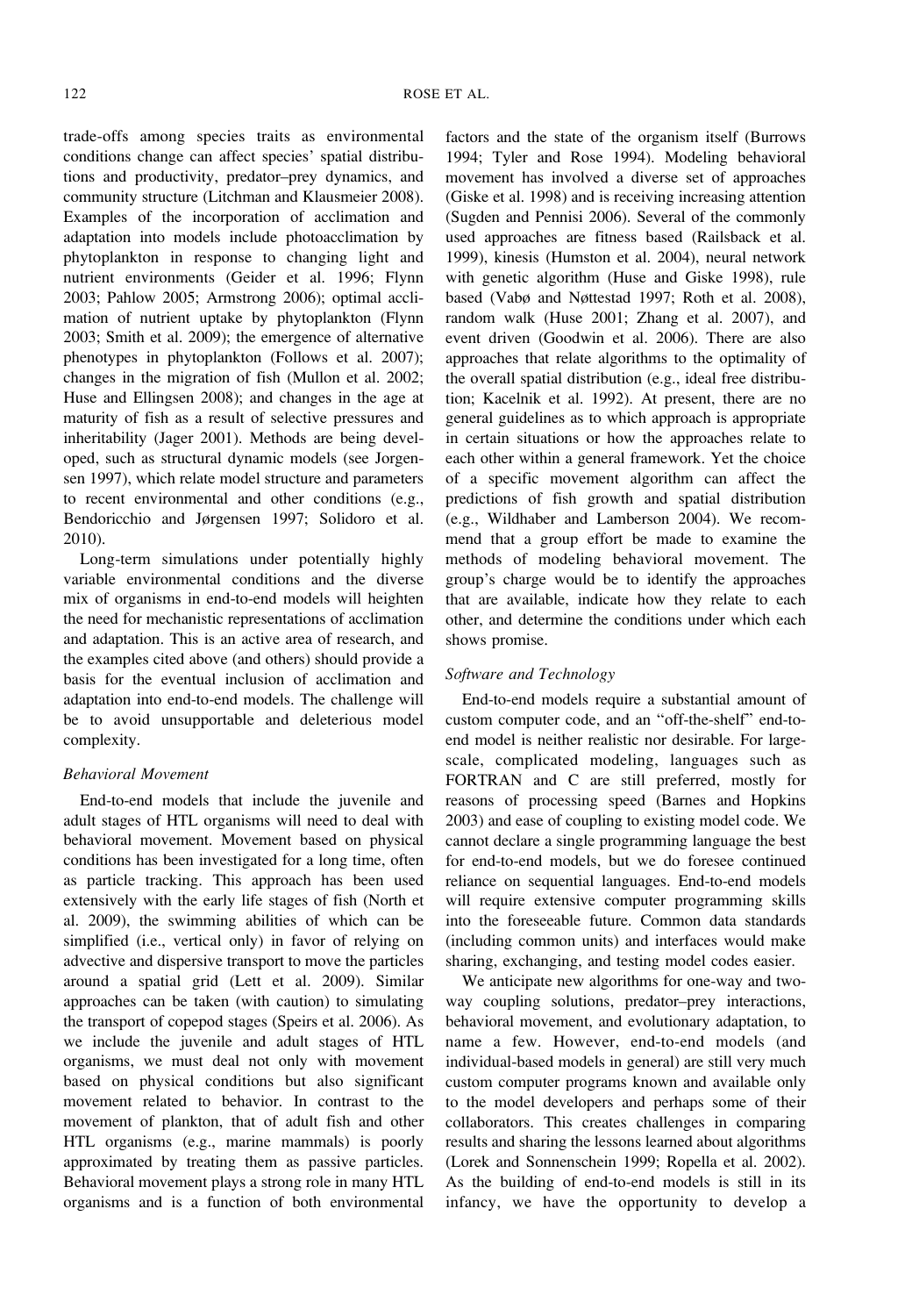community-based approach with open-source computer code and rapid exchange of information. Data standards, such as that of the Network Common Data Form (NETCDF), would enable easy sharing of input and output files. The community involvement in the Regional Ocean Modeling System (ROMS) modeling effort (Shchepetkin and McWilliams 2005) is a good example of an open-source, community approach to model development. If there is ever a time to establish a common framework for end-to-end modeling, it is now, when we are at the beginning of what we expect to be a substantial effort in this area.

### Solution Techniques: One-Way Linking or Two-Way Coupling

The components or submodels of end-to-end models can be solved by means of either one-way linking or two-way coupling. Two-way coupling involves the solution of all submodels simultaneously, thereby allowing for dynamic feedbacks among them. Thus, the hydrodynamic, LTL, and HTL submodels can exchange information as the solution proceeds. Feedbacks are critical for the accurate simulation of HTL population dynamics because of the important role played by density-dependent processes in those dynamics (Rose et al. 2001). The simulated dynamics of HTL organisms, in turn, affect the realism of the dynamics of LTL organisms. Typically, fish consumption (and thus growth) is determined from the available zooplankton at that time step and then summed over the HTL individuals and fed back into the LTL submodel as zooplankton mortality (e.g., Travers et al., in press). In a tightly coupled system, fish consumption affects the population dynamics of the zooplankton, which then has a density-dependent effect on fish growth. Density-dependent feedbacks, which occur throughout the entire LTL–HTL system, impose bounds on the population dynamics and enable assessment of sustainable harvest levels of commercially and recreationally important HTL organisms. It is the compensatory density dependence in fish populations that allows increased mortality from harvesting to result in a stable population over time and makes possible the evaluation of sustainable harvest options (Rose and Cowan 2003).

One-way linking involves using the output of one submodel as input to another submodel without feedbacks. A common example is running the hydrodynamic component and then using the stored velocity, temperature, and other environmental fields to drive the LTL model. In another type of one-way coupling the output from one submodel is summarized in terms of aggregate indicators and input into the other submodels (e.g., Aydin et al. 2005). If the LTL submodel is solved with the physical conditions submodel but separately from the HTL submodel, the consumption of zooplankton by fish has no effect on the availability of zooplankton for other fish (i.e., the crowding of fish has no effect on food availability). The implicit assumption is that the ecological linkage is also unidirectional.

There are trade-offs between the one-way and twoway approaches. Computational issues arise with twoway coupling because of the disaggregation and long run times needed in end-to-end models. One viable way of dealing with this is to use coarser spatial and temporal scales in the HTL submodel than in the physical and LTL submodels (Fulton et al. 2003b; Travers et al. 2007). There may also be numerical solution algorithms that partially alleviate the computational limitations (e.g., Walters et al. 1999). In a twoway system, the mortality from fish consumption must be fed back into the LTL submodel at the spatial and temporal scales of that submodel. If one uses a coarser spatial grid and longer time step for the HTL submodel, there will be a disaggregation problem: how to relate predation mortality on one scale to prey dynamics on another. One-way linking reduces execution time and avoids disaggregation issues as long as the next submodel in the chain is at the same or coarser time and spatial scales (it is easier to aggregate going up the food chain than to disaggregate going down it), but at the cost of not allowing feedbacks. Possible feedbacks that can be too important to ignore relate not only to the density-dependent responses of HTL organisms (Rose et al. 2001) but also to the interaction between biological and physical processes. For example, biota can affect sea ice dynamics (e.g., Leck et al. 2004) and water temperatures (e.g., Marzeion et al. 2005). If we assume one-way linkages, we have to be very sure not only that the linkage is really one-way but that it will remain one-way under all plausible simulation scenarios, including climate change. This seems unlikely as a general rule, but it may be the case in specific situations. One can force the feedbacks (e.g., reduce growth rates according to the fish biomass in the same spatial area), but externally defined feedbacks are often difficult to parameterize and can be a major driver of model dynamics. It is usually easier to formulate and justify feedbacks that emerge from model processes and local considerations than ones that are simply imposed (e.g., Rose et al. 2001).

An area worthy of exploration is coupling that is intermediate between strictly one-way and two-way coupling. Data assimilation techniques (Robinson and Lermusiaux 2002) may be useful in linking LTL and HTL submodels. In some situations they may permit existing models to be used without major reparameter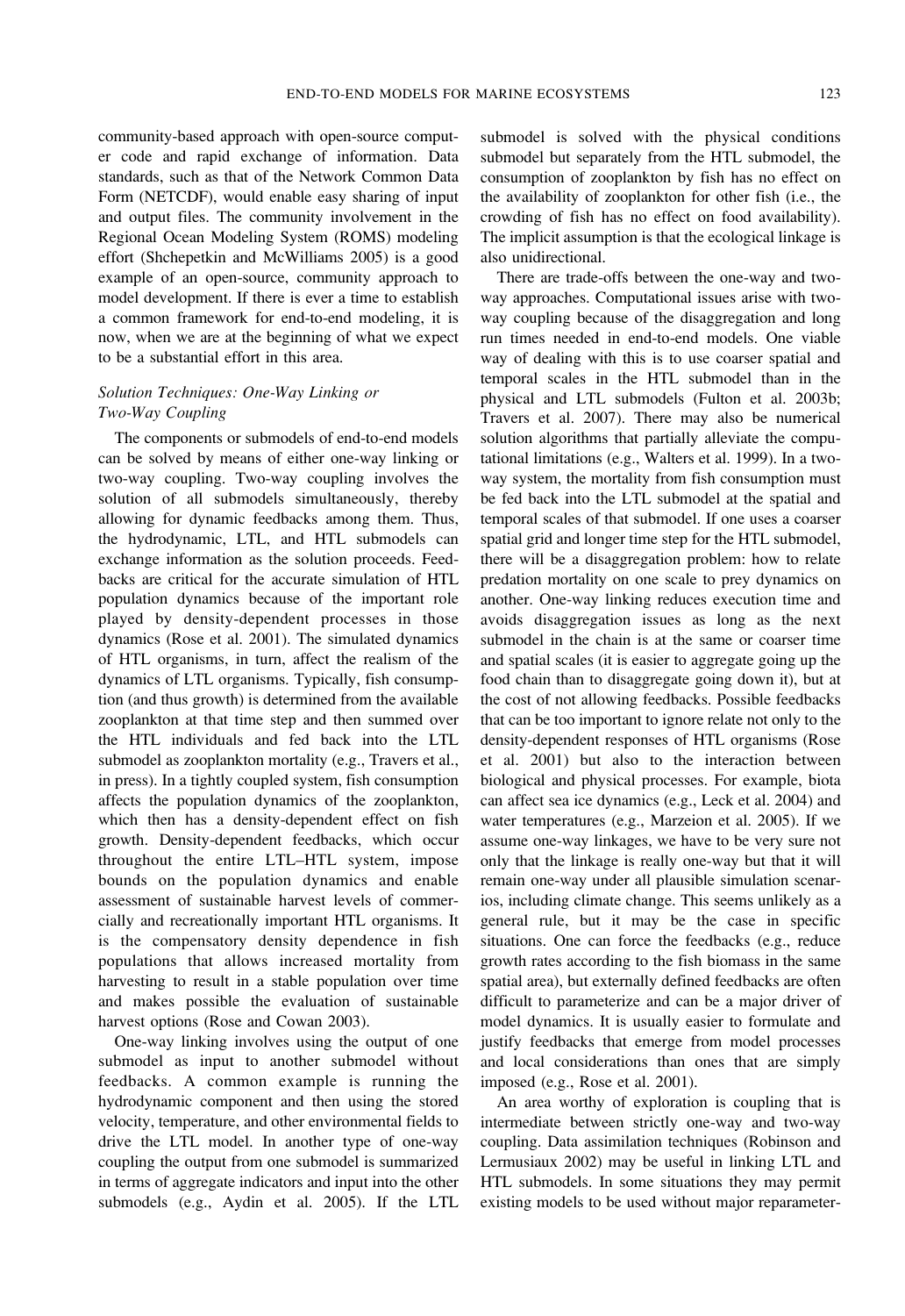ization (e.g., one can still use the closure mortality term in NPZ models). The assimilation method would enable some correcting of the two coupled submodels during their simultaneous solution (Libralato and Solidoro 2010). Data assimilation may also allow communication between submodels at key points in time while allowing them to be run in one-way mode at others. The issue of solution techniques depends on the specific situation at hand, but in general it is a major unresolved problem in end-to-end modeling.

Other issues related to solving end-to-end models are the need for long-term simulations and the complications arising from the representation of local interactions, such as predator–prey encounters. Fish and other HTL organisms have complex life cycles that require multiple generations for changes in environmental and biological conditions to be fully expressed at the population and community levels. This translates into long spin-up times and decadal or longer simulations, especially if long-lived species (e.g., predatory fish and marine mammals) are included. Both HTL and LTL submodels require physical representations on relatively fine scales in order to capture the important spatial and temporal dynamics. For numerical reasons, the super-individual approach (Scheffer et al. 1995) is often used in models of HTL organisms that couple to LTL models. Each such super-individual is worth some number of identical individuals, which decreases through time via mortality processes. The activities (e.g., feeding) and abundance of the super-individuals are scaled up to the population level by adjusting them by their population worths (i.e., how many other identical individuals they represent). Using superindividuals addresses the problems of representing the variability within large populations (billions of fish in real populations) without representing every individual and maintaining fixed-size arrays in the computer program. However, super-individuals should be used carefully to avoid introducing unwanted numerical artifacts into the solutions (Parry and Evans 2008). Predator–prey interactions between HTL organisms and LTL groups usually involve the meshing of Lagrangian and Eulerian representations (Bian 2003; Goodwin et al. 2006). Interactions between HTL organisms (e.g., competition for food and predator– prey) introduce issues as to their spatial scale and how to maintain mass balance while super-individuals eat a diverse set of prey, including other super-individuals (e.g., McDermot and Rose 1999; Shin and Cury 2001).

#### Model Confidence and Forecasting

End-to-end models involve a very diverse set of calculations that need calibration and validation to enable one to judge a model's ''skill'' and how much confidence to place in it. The calibration and validation of hydrodynamics and LTL dynamics (especially in NPZ versions) differ from those usually done with HTL models. As with any modeling effort, calibration, validation, and measures of model skill depend on the questions to be addressed and the quantity and quality of the available data (Stow et al. 2009). In general, partial skill assessment can be achieved with the hydrodynamics component by using relatively shortterm, spatially detailed measurements of the physical conditions. Evaluation of some phenomena (e.g., the physical responses to the El Niño–Southern Oscillation) requires long-term and broader-scale measurements. The LTL component (especially as regards mesozooplankton) is more challenging, as the temporal and spatial patchiness in species' distributions and their multiple life stages make synoptic and comprehensive monitoring more difficult. Finally, the complex life cycles and longevity of HTL organisms have always presented an enormous challenge to skill assessment for fish population models (Schnute and Richards 2001), especially when those models provide the foundation for fisheries stock assessment and management decisions (Hilborn and Walters 2001). Longstanding issues with calibration and validation carry forward and will be amplified when fish and other HTL organisms are imbedded in end-to-end models. Even if sufficient data are available (which they never are), simply getting the model to match the spatial and temporal patterns in physical conditions, nutrients, and HTL organisms will not be sufficient for some applications. Different sets of assumptions and parameter values will probably generate reasonable patterns within the resolution of the available data, and the particular assumptions and parameter values can greatly affect the predicted dynamics under new conditions. The diversity of information needed for the calibration and validation of end-to-end models also has implications for how data should be collected (e.g., common currency; sampling locations and frequency; synoptic measurements) to facilitate model–data comparisons.

While end-to-end modeling is developing at encouraging speed, we urge restraint in using end-to-end models in a true forecasting mode (Clark et al. 2001) until we gain more experience regarding their performance. In the near term, end-to-end modeling has many potential applications in strategic scenario analysis, pushing the envelope of modeling, and identifying data needs for future analyses. End-to-end models may appear to be an ideal way to meet the need for ecosystem-based approaches, but we should resist the temptation of using them to make forecasts for management until their performance and robustness are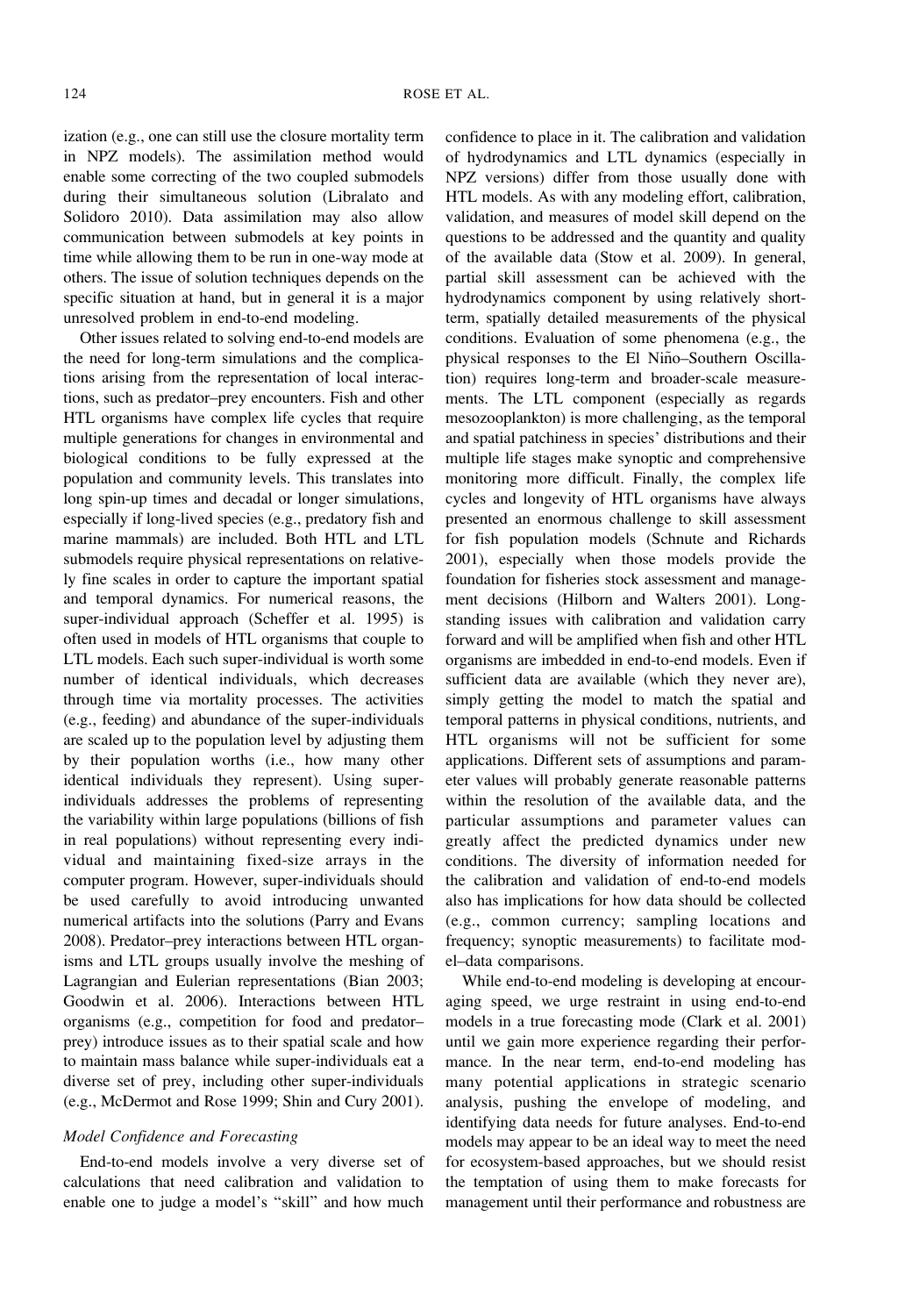adequately tested. We need to develop more end-to-end models to work through the algorithms, identify the critical knowledge gaps, and evaluate model performance with different test cases. We believe that end-toend models will eventually reach the point at which they can be used not only for scenario analysis but also for direct management applications. At present, however, there is a great deal of work to be done before they can be used in a truly predictive mode. Fisheries management has become extremely controversial (National Research Council 2002), and allowing end-to-end models to be prematurely pushed (or pulled) into that arena could hinder further model development. Certainly, end-to-end modeling can and should be used on a case-specific basis to inform management, particularly about the possible outcomes of long-term strategies. This is all the more so because there are often large uncertainties associated with the models currently being used, especially those involving long-term responses to alternative scenarios. But looking to the future, the need to forecast should be a major criterion guiding end-to-end model development.

#### True Interdisciplinary Efforts

End-to-end modeling will further challenge our ability to forge true interdisciplinary research teams. There are many multidisciplinary efforts under way in marine ecosystem modeling. We now need to move even further—from multidisciplinary to truly interdisciplinary efforts. We view the difference between multidisciplinary and interdisciplinary in terms of the degree of communication and feedback that occurs between the various research groups. A group of people working on the same problem but in a quasiindependent manner with periodic meetings to report on progress may be considered multidisciplinary but not truly interdisciplinary. Interdisciplinary research is characterized by groups that work together closely, with the constant exchange of information and adjustments to plans in response to the needs of the other groups.

The interdisciplinary challenge is not trivial. We must recognize that end-to-end modeling is as much a people challenge as a technical one. It requires respecting and understanding others' perspectives and approaches and involves communicating information in a form that is understandable by colleagues who speak the languages of other disciplines. At times, it will require trusting others' abilities without fully understanding what they are saying. The issues of communication and trust can be as challenging as ensuring that all of the needed disciplines are represented on the team.

End-to-end modeling will require the involvement of

a wide variety of disciplines (e.g., hydrodynamics, LTL organisms, climate, fisheries, community ecology, economics, sociology, anthropology, etc.), which will challenge the classical research models. Involvement of a wide variety of disciplines will present a challenge to funding agencies as to how to evaluate proposals as well as to institutions taking the "silo" approach of grouping like disciplines together and adhering to the idea that credit is diluted when people from different organizations are involved. End-to-end modeling will be an excellent case study of interdisciplinary research and collaboration among groups comprised of disciplines with different research traditions.

#### Concluding Remarks

The above comments are presented in the hope that they will facilitate progress in the conceptualization and development of end-to-end models of marine ecosystems. Not all of the issues noted will be important in every situation, and our list of issues is not comprehensive. While the tasks ahead are formidable, they are feasible and many are project critical. At present, several research groups are developing large-scale end-to-end models. We envision more such groups getting involved and development activities proceeding in parallel, with close collaboration among the groups. The immediate next step is exploratory.

Most likely, the various research groups will continue their development of end-to-end models largely adhering to their own philosophies, structures, and algorithms. We are in the proof-of-concept phase to show that such models can be developed and implemented and in a learning phase about the solution techniques and algorithm development. In due course, a joining of forces that brings the experiences of the groups together will lead to the formulation of the next generation of end-to-end models. While the modeling community will grow and become more complex, we advocate a unified comparative analysis involving model intercomparisons (e.g., models applied to common systems). Early agreement on commonlanguage issues would facilitate communication among the groups. We are at the beginning of what we think will be a growing and long-term effort toward the development and application of end-to-end modeling. We are being presented with a unique opportunity to set up a community-based effort. We urge anyone interested to get involved in what appears to be an exciting scientific, collaborative, and computational journey.

#### Acknowledgments

This paper resulted from discussions at a workshop entitled ''Bridging the Gap between Lower and Higher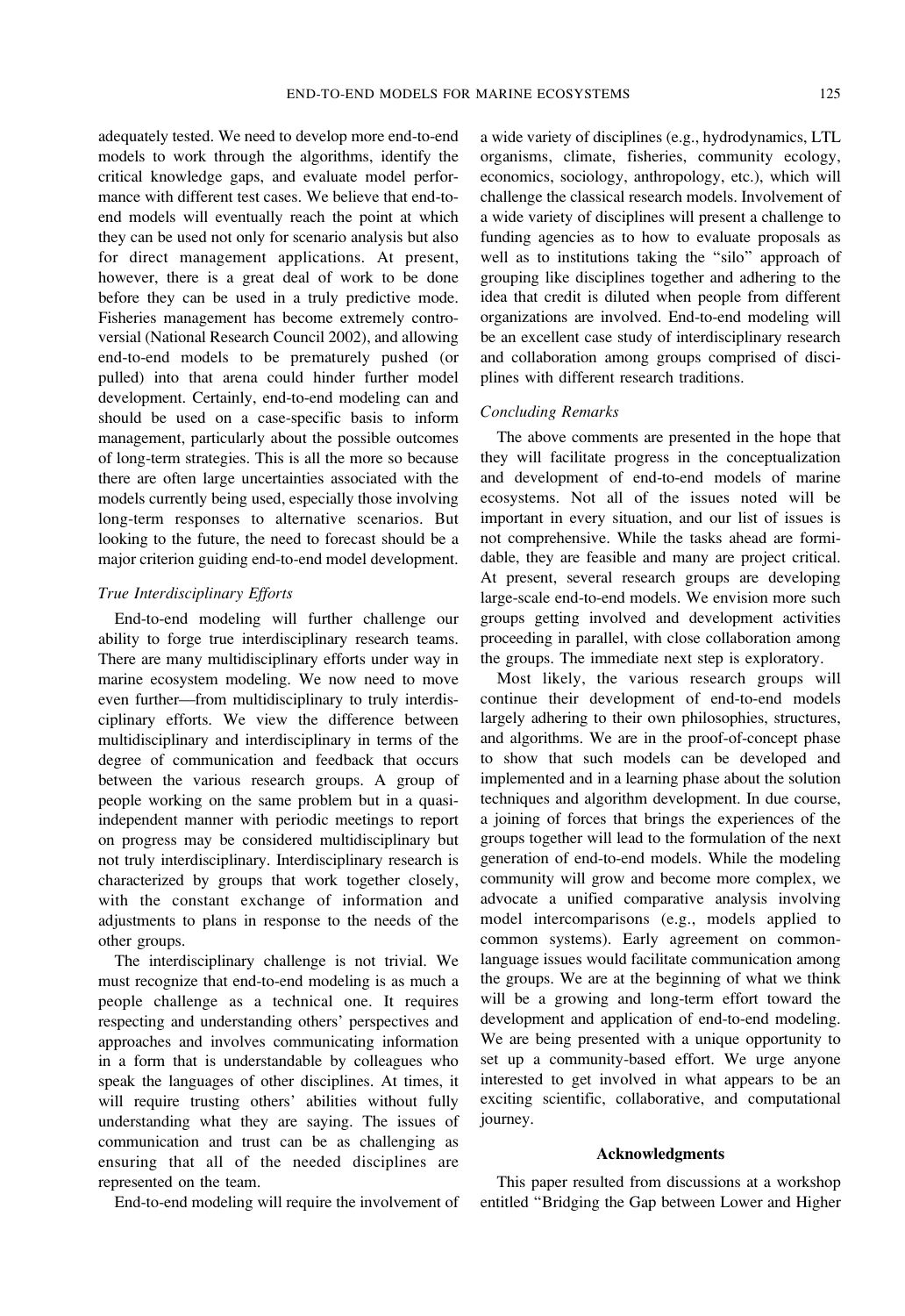Trophic Levels'' held February 10–12, 2009, in Plymouth, England, and led by J. I. Allen. The workshop was funded by the UK Natural Environment Research Council International Opportunities Fund through the Advances in Marine Ecosystem Modeling Research program. We wish to acknowledge the following participants in the workshop, who contributed to the free-flowing discussions that made it a success: M. N. Aita, J. Aldridge, J. Beecham, M. Bunke, M. Butenschön, A. Christensen, K. Edwards, I. Grigorov, J. Heard, T. Hirata, W. Kühn, V. Lauria, P. Licandro, K. Lygre, N. Mountford, L. Polimene, A. Rajan, E. Ramírez, A. Samuelsen, K. Tsiaras, S. van Leeuwen, and M. Zavatarelli. The participation of B. Megrey in preparing this paper is noted as research contribution EcoFOCI-0729 to NOAA's Ecosystem and Fisheries–Oceanography Coordinated Investigations. Preparation of this paper by K.A.R. was partially supported by the National Oceanic and Atmospheric Administration, Center for Sponsored Coastal Ocean Research (CSCOR) NGOMEX06 grant NA06NOS4780131 awarded to the University of Texas and by NOAA grant NA09NMF4720183 awarded to Rutgers University as part of the Comparative Analysis of Marine System Organization program. This is publication 127 of NOAA's CSCOR NGOMEX06 program.

#### References

- Andersen, T., J. J. Elser, and D. O. Hessen. 2004. Stoichiometry and population dynamics. Ecology Letters 7:884–900.
- Anderson, T. R. 2005. Plankton functional type modelling: running before we can walk? Journal of Plankton Research 27:1073–1081.
- Armstrong, R. A. 2006. Optimality-based modeling of nitrogen allocation and photoacclimation in photosynthesis. Deep-Sea Research Part II 53:513–531.
- Auyang, S. Y. 1999. Foundations of complex-system theories in economics, evolutionary biology, and statistical physics. Cambridge University Press, Cambridge, UK.
- Aydin, K. Y., G. A. McFarlane, J. R. King, B. A. Megrey, and K. W. Myers. 2005. Linking oceanic food webs to coastal production and growth rates of Pacific salmon (Oncorhynchus spp.) using models on three scales. Deep-Sea Research 5:757–780.
- Bakun, A. 2006. Wasp-waist populations and marine ecosystem dynamics: navigating the ''predator pit'' topographies. Progress in Oceanography 68:271–288.
- Barnes, D. J., and T. R. Hopkins. 2003. The impact of programming paradigms on the efficiency of an individual-based simulation model. Simulation Modelling: Practice and Theory 11:557–569.
- Beamish, R. J., A. J. Benson, R. M. Sweeting, and C. M. Neville. 2004. Regimes and the history of the major fisheries off Canada's West Coast. Progress in Oceanography 60:55–385.
- Bendoricchio, G., and S. E. Jørgensen. 1997. Exergy as goal function of ecosystems dynamic. Ecological Modelling 102:5–15.
- Bian, L. 2003. The representation of the environment in the context of individual-based modeling. Ecological Modelling 159:279–296.
- Blackford, J. C. 1997. An analysis of benthic biological dynamics in a North Sea ecosystem model. Journal of Sea Research 38:213–230.
- Breckling, B., U. Middelhoff, and H. Reuter. 2006. Individual-based models as tools for ecological theory and application: understanding the emergence of organizational properties in ecological systems. Ecological Modelling 194:102–113.
- Breitburg, D. L., J. K. Craig, R. S. Fulford, K. A. Rose, W. R. Boynton, D. Brady, B. J. Ciotti, R. J. Diaz, K. D. Friedland, J. D. Hagy, III, D. R. Hart, A. H. Hines, E. D. Houde, S. E. Kolesar, S. W. Nixon, J. A. Rice, D. H. Secor, and T. E. Targett. 2009. Nutrient enrichment and fisheries exploitation: interactive effects on estuarine living resources and their management. Hydrobiologia 629:31–47.
- Brodeur, R. D., H. Sugisaki, and G. L. Hunt. 2002. Increases in jellyfish biomass in the Bering Sea: implications for the ecosystem. Marine Ecology Progress Series 233:89– 103.
- Bryant, A. D., M. R. Heath, N. Broekhuizen, J. G. Ollason, W. S. C. Gurney, and S. P. R. Greenstreet. 1995. Modeling the predation, growth, and population dynamics of fish within a spatially resolved shelf sea ecosystem model. Netherlands Journal of Sea Research 33:407–421.
- Burrows, M. T. 1994. An optimal foraging and migration model for juvenile plaice. Evolutionary Ecology 8:125– 149.
- Caddy, J. F. 1993. Toward a comparative evaluation of human impacts on fishery ecosystems of enclosed and semienclosed seas. Reviews in Fisheries Science 1:57–95.
- Carlotti, F., and J. C. Poggiale. 2010. Towards methodological approaches to implement the zooplankton component in "end to end" food web models. Progress in Oceanography 84:20–38.
- Caswell, H. 2001. Matrix population models: construction, analysis, and interpretation. Sinauer Associates, Sunderland, Massachusetts.
- Chavez, F. P., J. Ryan, S. E. Lluch-Cota, and M. Niquen. 2003. From anchovies to sardines and back: multidecadal change in the Pacific Ocean. Science 299:217–221.
- Checkley, D. M. 1982. Selective feeding by Atlantic herring (Clupea harengus) larvae on zooplankton in natural assemblages. Marine Ecology Progress Series 9:245– 253.
- Clark, J. S., S. Carpenter, M. Barber, S. Collins, A. Dobson, J. Foley, D. Lodge, M. Pascual, R. Pielke, W. Pizer, C. Pringle, W. Reid, K. Rose, O. Sala, W. Schlesinger, D. Wall, and D. Wear. 2001. Ecological forecasts: an emerging imperative. Science 293:657–660.
- Cropp, R., and J. Norbury. 2009. Parameterizing plankton functional type models: insights from a dynamical systems perspective. Journal of Plankton Research 31:939–963.
- Cury, P., A. Bakun, R. J. M. Crawford, A. Jarre-Teichmann, R. A. Quinones, L. J. Shannon, and H. M. Verheye.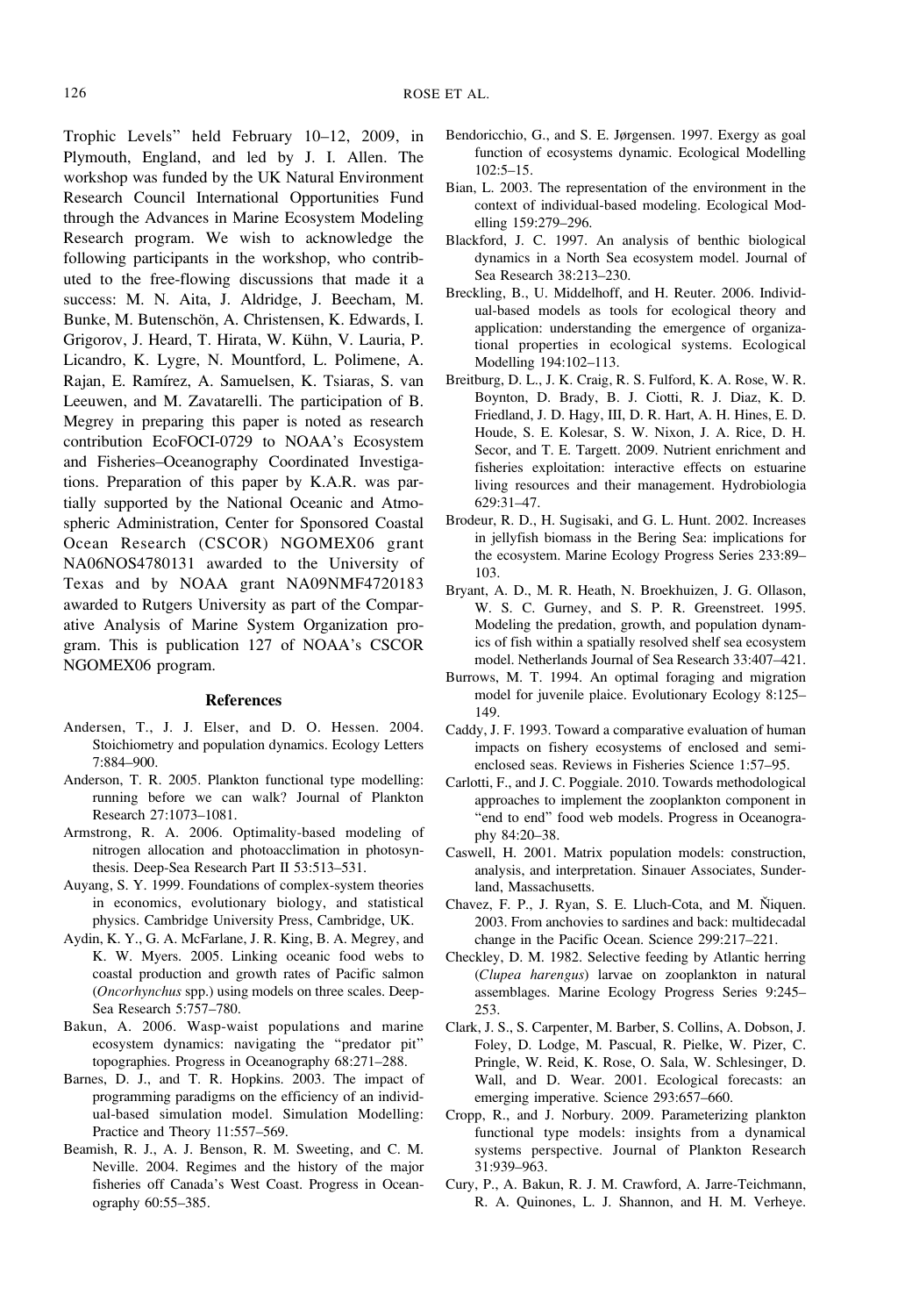2000. Small pelagics in upwelling systems: patterns of interaction and structural changes in ''wasp-waist'' ecosystems. ICES Journal of Marine Science 57:603– 618.

- Cury, P. M., Y.-J. Shin, B. Planque, J. M. Durant, J.-M. Fromentin, S. Kramer-Schadt, N. C. Stenseth, M. Travers, and V. Grimm. 2008. Ecosystem oceanography for global change in fisheries. Trends in Ecology and Evolution 23:338–346.
- Daewel, U., M. A. Peck, C. Schrum, and M. A. St. John. 2008. How best to include the effects of climate-driven forcing on prey fields in larval fish individual-based models. Journal of Plankton Research 30:1–5.
- DeAngelis, D. L., and W. M. Mooij. 2005. Individual-based modeling of ecological and evolutionary processes. Annual Review of Ecology, Evolution, and Systematics 36:147–168.
- DeAngelis, D. L., and K. A. Rose. 1992. Which individualbased approach is most appropriate for a given problem?. Pages 67–87 in D. L. DeAngelis and L. J. Gross, editors, Individual-based approaches in ecology: populations, communities, and ecosystems. Routledge, Chapman, and Hall, New York.
- Ebenhoh, W., C. Kohlmeier, and P. J. Radford. 1995. The benthic biological submodel in the European regional seas ecosystem model. Netherlands Journal of Sea Research 33:423–452.
- Fasham, M. J. R., H. W. Ducklow, and S. M. McKelvie. 1990. A nitrogen-based model of plankton dynamics in the oceanic mixed layer. Journal of Marine Research 48:591–639.
- Fennel, W., and T. Neumann. 2004. Introduction to the modelling of marine systems. Elsevier, Amsterdam.
- Field, J. C., R. C. Francis, and K. Aydin. 2006. Top-down modeling and bottom-up dynamics: linking a fisheriesbased ecosystem model with climate hypotheses in the northern California Current. Progress in Oceanography 68:238–270.
- Flynn, K. J. 2003. Modelling multinutrient interactions in phytoplankton; balancing simplicity and realism. Progress in Oceanography 56:249–279.
- Flynn, K. J. 2005. Castles built on sand: dysfunctionality in plankton models and the inadequacy of dialogue between biologists and modelers. Journal of Plankton Research 27:1205–1210.
- Flynn, K. J. 2010. Ecological modelling in a sea of variable stoichiometry: dysfunctionality and the legacy of Redfield and Monod. Progress in Oceanography 84:52–65.
- Flynn, K. J., and X. Irigoien. 2009. Why aldehyde-induced insidious effects cannot be considered as a diatom defence mechanism against copepods. Marine Ecology Progress Series 377:79–89.
- Follows, M. J., S. Dutkiewicz, S. Grant, and S. W. Chisholm. 2007. Emergent biogeography of microbial communities in a model ocean. Science 315:1843–1846.
- Frank, K. T., B. Petrie, J. A. Choi, and W. C. Leggett. 2005. Trophic cascades in a formerly cod-dominated ecosystem. Science 308:1621–1623.
- Friedrichs, M. A. M., J. Dusenberry, L. Anderson, R. Armstrong, F. Chai, J. Christian, S. C. Doney, J. Dunne, M. Fujii, R. Hood, D. McGillicuddy, K. Moore, M. Schartau, Y. H. Sptiz, and J. Wiggert. 2007. Assessment

of skill and portability in regional marine biogeochemical models: role of multiple phytoplankton groups. Journal of Geophysical Research 112 C08001. DOI: 1029/ 2006JC003852.

- Fulton, E. A., A. D. M. Smith, and C. R. Johnson. 2003a. Mortality and predation in ecosystem models: is it important how these are expressed? Ecological Modelling 169:157–178.
- Fulton, E. A., A. D. M. Smith, and C. R. Johnson. 2003b. Effect of complexity on marine ecosystem models. Marine Ecology Progress Series 253:1–16.
- Fulton, E. A., A. D. M. Smith, and C. R. Johnson. 2004a. Biogeochemical marine ecosystem models, I. IGBEM: a model of marine bay ecosystems. Ecological Modelling 174:267–307.
- Fulton, E. A., A. D. M. Smith, and A. E. Punt. 2004b. Ecological indicators of the ecosystem effects of fishing. Australian Fisheries Management Authority, Report R99/ 1546, Canberra.
- Fussmann, G. F., S. P. Ellner, and N. G. Hairston. 2003. Evolution as a critical component of plankton dynamics. Proceedings of the Royal Society of London B 270:1015–1022.
- Geider, R. J., H. L. MacIntyre, and T. M. Kana. 1996. A dynamic model of photoadaptation in phytoplankton. Limnology and Oceanography 41:1–15.
- Gentleman, W. C., A. B. Neuheimer, and R. G. Campbell. 2008. Modelling copepod development: current limitations and a new realistic approach. ICES Journal of Marine Science 65:399–413.
- Giske, J., G. Huse, and Ø. Fiksen. 1998. Modelling spatial dynamics of fish. Reviews in Fish Biology and Fisheries 8:57–91.
- Goodwin, R. A., J. M. Nestler, J. J. Anderson, L. J. Weber, and D. P. Loucks. 2006. Forecasting 3-D fish movement behavior using a Eulerian–Lagrangian–agent method (ELAM). Ecological Modelling 192:197–223.
- Grimm, V., E. Revilla, U. Berger, F. Jeltsch, W. M. Mooij, S. F. Railsback, H.-H. Thulke, J. Weiner, T. Wiegand, and D. L. DeAngelis. 2005. Pattern-oriented modeling of agent-based complex systems: lessons from ecology. Science 310:987–991.
- Hilborn, R. 2007. Reinterpreting the state of fisheries and their management. Ecosystems 10:1362–1369.
- Hilborn, R., and C. J. Walters. 2001. Quantitative fisheries stock assessment: choice, dynamics, and uncertainty. Kluwer Academic, Boston.
- Hjerne, O., and S. Hansson. 2002. The role of fish and fisheries in Baltic Sea nutrient dynamics. Limnology and Oceanography 47:1023–1032.
- Hood, R. R., E. A. Laws, R. A. Armstrong, N. R. Bates, C. W. Brown, C. A. Carlson, F. Chai, S. C. Doney, P. G. Falkowski, R. A. Feely, M. A. M. Friedrichs, M. R. Landry, J. K. Moore, D. M. Nelson, T. L. Richardson, B. Salihoglu, M. Schartau, D. A. Toole, and J. D. Wiggert. 2006. Pelagic functional group modeling: progress, challenges, and prospects. Deep-Sea Research 53:459– 512.
- Houde, E. D. 1989. Subtleties and episodes in the early life of fishes. Journal of Fish Biology 35:29–38.
- Humston, R., D. B. Olson, and J. S. Ault. 2004. Behavioral assumptions in models of fish movement and their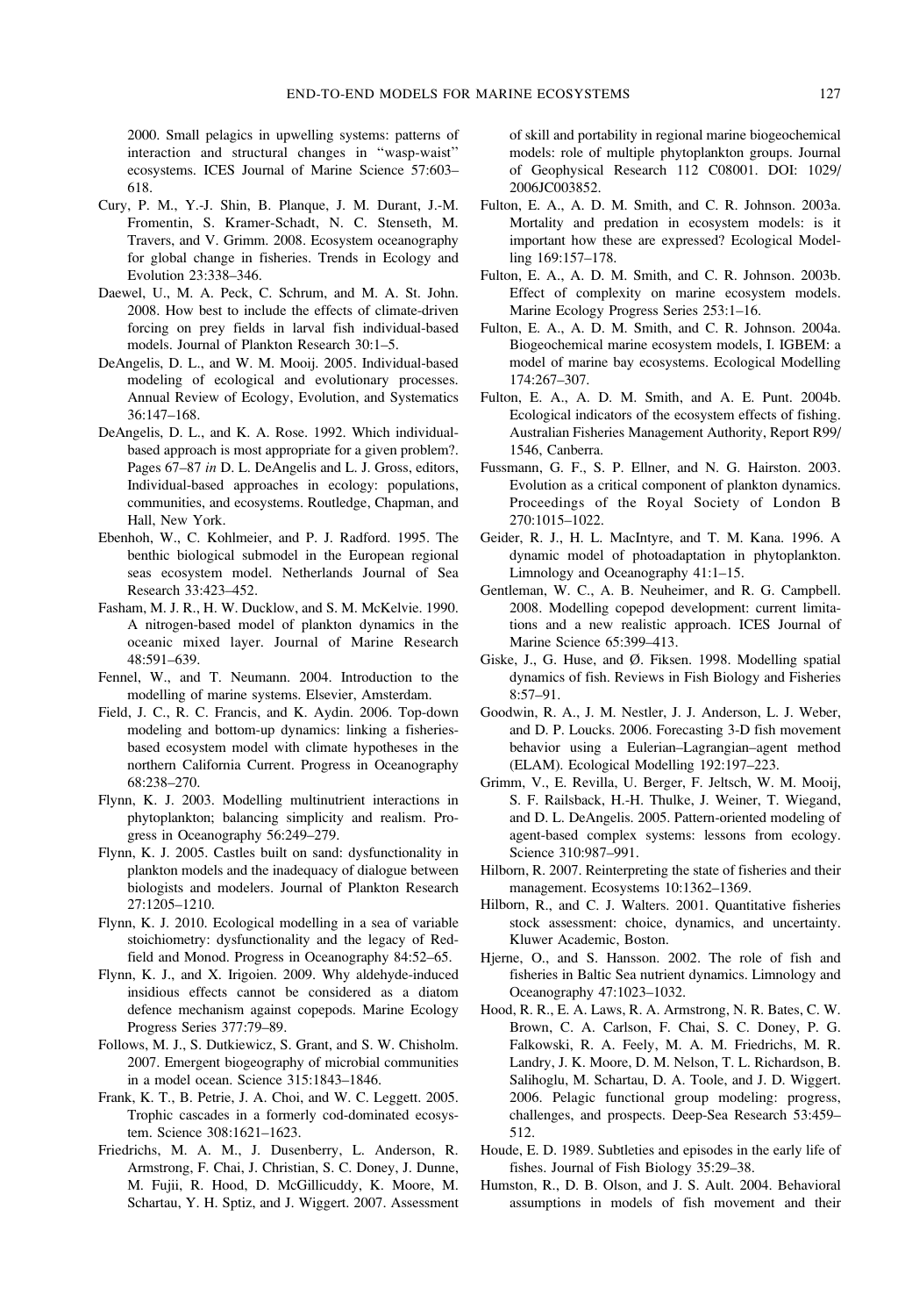influence on population dynamics. Transactions of the American Fisheries Society 133:1304–1328.

- Hunt, G. L., and P. J. Stabeno. 2002. Climate change and the control of energy flow in the southeastern Bering Sea. Progress in Oceanography 55:5–22.
- Huse, G. 2001. Modelling habitat choice in fish using adapted random walk. Sarsia 86:477–483.
- Huse, G., and I. Ellingsen. 2008. Capelin migrations and climate change: a modelling analysis. Climatic Change 87:177–197.
- Huse, G., and J. Giske. 1998. Ecology in the Mare Pentium: an individual-based spatio-temporal model for fish with adapted behaviour. Fisheries Research 37:163–178.
- Hutchings, L., M. Barange, S. F. Bloomer, A. J. Boyd, R. J. M. Crawford, J. A. Huggett, M. Kerstan, J. L. Korrubel, J. A. A. De Oliveira, S. J. Painting, A. J. Richardson, L. J. Shannon, F. H. Schulein, C. D. Van der Lingen, and H. M. Verheye. 1998. Multiple factors affecting South African anchovy recruitment in the spawning, transport, and nursery areas. South African Journal of Marine Science 19:211–255.
- Ito, S., K. A. Rose, A. J. Miller, K. Drinkwater, K. Brander, J. E. Overland, S. Sundby, E. Curchitser, J. W. Hurrell, and Y. Yamanaka. 2010. Ocean ecosystem responses to future global change scenarios: a way forward. Pages 287–322 in M. Barange, J. G. Field, R. H. Harris, E. Hofmann, R. I. Perry, and F. Werner, editors. Global change and marine ecosystems. Oxford University Press, New York.
- Jager, H. I. 2001. Individual variation in life history characteristics can influence extinction risk. Ecological Modelling 144:61–76.
- Jennings, S., M. J. Kaiser, and J. D. Reynolds. 2001. Marine fisheries ecology. Blackwell Scientific Publications, Malden, Massachusetts.
- Jørgensen, C., K. Enberg, E. S. Dunlop, R. Arlinghaus, D. S. Boukal, K. Brander, B. Ernande, A. Gårdmark, F. Johnston, S. Matsumura, H. Pardoe, K. Raab, A. Silva, A. Vainikka, U. Dieckmann, M. Heino, and A. D. Rijnsdorp. 2007. Ecology: managing evolving fish stocks. Science 318:1247–1248.
- Jorgensen, S. E. 1997. Introduction to the development of models with dynamic structure for marine ecosystems. Ecological Modelling 102:1–3.
- Kacelnik, A., J. R. Krebs, and C. Bernstein. 1992. The ideal free distribution and predator–prey populations. Trends in Ecology and Evolution 7:50–55.
- Kremer, P. 1979. Predation by the ctenophore Mnemiopsis leidyi in Narragansett Bay, Rhode Island. Estuaries 2:97– 105.
- Kühn, W., M. A. Peck, H.-H. Hinrichsen, U. Daewel, A. Moll, T. Pohlmann, C. Stegert, and S. Tamm. 2008. Defining habitats suitable for larval fish in the German Bight (southern North Sea): an IBM approach using spatially and temporally resolved, size-structured prey fields. Journal of Marine Systems 74:329–342.
- Latour, R., M. J. Brush, and C. F. Bonzek. 2003. Toward ecosystem-based fisheries management: strategies for multispecies modeling and associated data requirements. Fisheries 28(9):10–22.
- Leck, C., M. Tjernström, P. Matrai, E. Swietlicki, and K.

Bigg. 2004. Can marine microorganisms influence melting of the Arctic pack ice? Eos 85:25–36.

- Le Fèvre, J., L. Legendre, and R. B. Rivkin. 1998. Fluxes of biogenic carbon in the Southern Ocean; roles of large microphagous zooplankton. Journal of Marine Systems 17:325–345.
- Lehodey, P., J. Alheit, M. Barange, T. Baumgartner, G. Beaugrand, K. Drinkwater, J. M. Fromentin, S. R. Hare, G. Ottersen, R. I. Perry, C. Roy, C. D. Van der Lingen, and F. Werner. 2006. Climate variability, fish, and fisheries. Journal of Climate 19:5009–5030.
- Lehodey, P., F. Chai, and J. Hampton. 2003. Modelling climate-related variability of tuna populations from a coupled ocean–biogeochemical–population dynamics model. Fisheries Oceanography 12:483–494.
- Le Quere, C., S. P. Harrison, I. C. Prentice, E. T. Buitenhuis, O. Aumonts, L. Bopp, H. Claustre, L. C. da Cunha, R. Geider, X. Giraud, C. Klaas, K. E. Kohfeld, L. Legendre, M. Manizza, T. Platt, R. B. Rivkan, S. Sathyendranath, J. Uitz, A. J. Watson, and D. Wolf-Galdrow. 2005. Ecosystem dynamics based on plankton functional types for ocean biogeochemistry models. Global Change Biology 11:2016–2040.
- Lett, C., K. A. Rose, and B. A. Megrey. 2009. Biophysical models. Pages 88–111 in D. Checkley, C. Roy, J. Alheit, and Y. Oozeki, editors. Climate change and small pelagic fish. Cambridge University Press, Cambridge, UK.
- Levin, S. A. 1992. The problem of pattern and scale in ecology. Ecology 73:1943–1967.
- Libralato, S., and C. Solidoro. 2009. Bridging biogeochemical and food web models for an end-to-end representation of marine ecosystem dynamics: the Venice Lagoon case study. Ecological Modelling 220:2960–2971.
- Litchman, E., and C. A. Klausmeier. 2008. Trait-based community ecology of phytoplankton. Annual Review of Ecology, Evolution, and Systematics 39:615–639.
- Liu, J., T. Dietz, S. R. Carpenter, M. Alberti, C. Folke, E. Moran, A. N. Pell, P. Deadman, T. Kratz, J. Lubchenco, E. Ostrom, Z. Quyang, W. Provencher, C. L. Redman, S. H. Schneider, and W. W. Taylor. 2007. Complexity of coupled human and natural systems. Science 317:1513– 1516.
- Lorek, H., and M. Sonnenschein. 1999. Modelling and simulation software to support individual-based ecological modelling. Ecological Modelling 115:199–216.
- Marzeion, B., A. Timmermann, R. Murtugudde, and F.-F. Jin. 2005. Biophysical feedbacks in the tropical Pacific. Journal of Climate 18:58–70.
- Maury, O., Y.-J. Shin, B. Faugeras, T. Ben Ari, and F. Marsac. 2007. Modeling environmental effects on the size-structured energy flow through marine ecosystems, part 2. Simulations. Progress in Oceanography 74:500– 514.
- May, R. M. 2001. Stability and complexity in model ecosystems. Princeton University Press, Princeton, New Jersey.
- McDermot, D., and K. A. Rose. 1999. An individual-based model of lake fish communities: application to piscivore stocking in Lake Mendota. Ecological Modelling 125:67–102.
- Mills, C. E. 2001. Jellyfish blooms: are populations increasing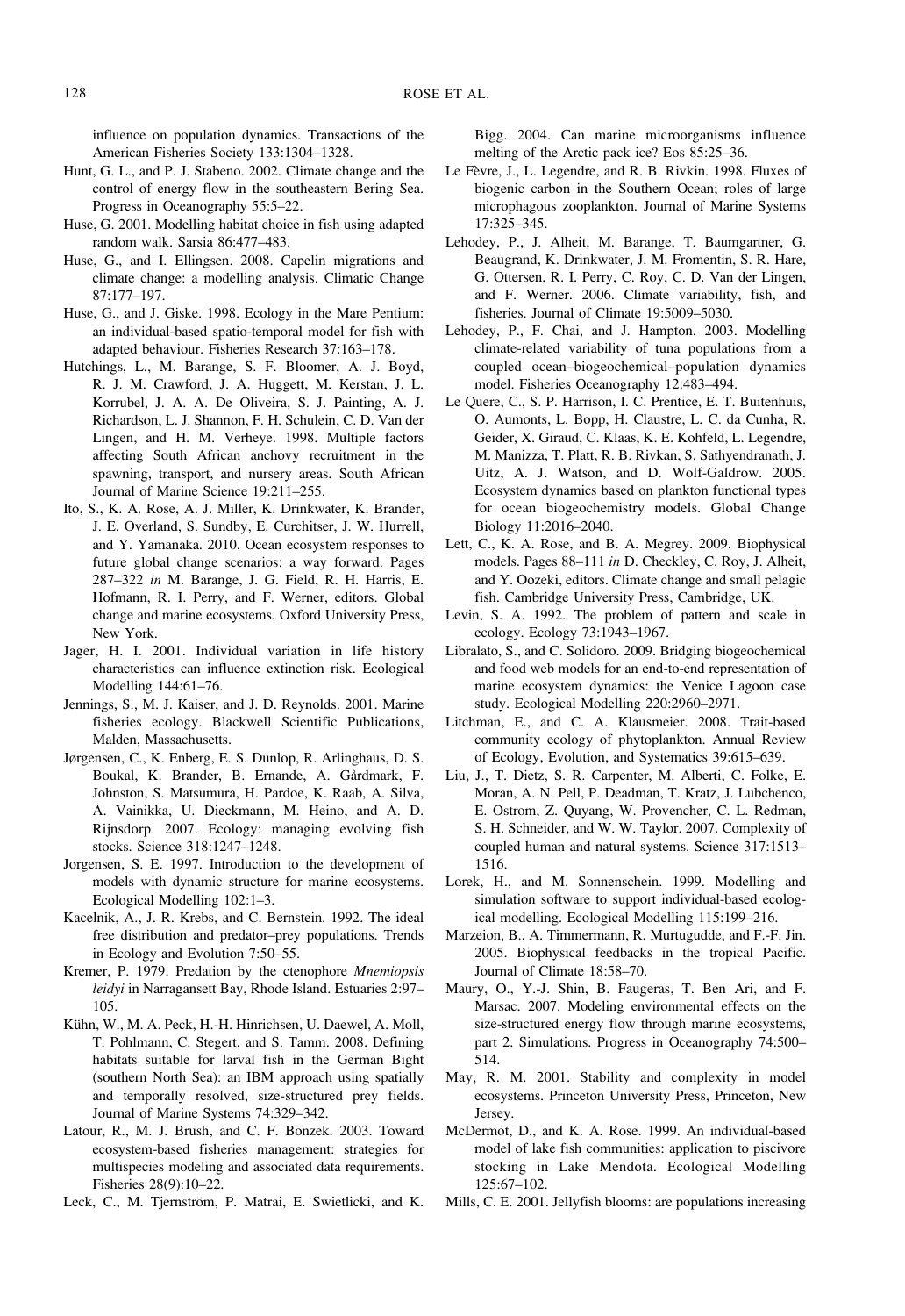globally in response to changing ocean conditions? Hydrobiologia 451:55–68.

- Mitra, A. 2009. Are closure terms appropriate or necessary descriptors of zooplankton loss in nutrient–phytoplankton–zooplankton–type models? Ecological Modelling 220:611–620.
- Mitra, A., and K. J. Flynn. 2006. Accounting for variation in prey selectivity by zooplankton. Ecological Modelling 199:82–92.
- Mitra, A., K. J. Flynn, and M. J. R. Fasham. 2007. Accounting correctly for grazing dynamics in nutrient–phytoplankton–zooplankton models. Limnology and Oceanography 52:649–661.
- Moll, A., and C. Stegert. 2007. Modelling Pseudocalanus elongatus population dynamics embedded in a water column ecosystem model for the northern North Sea. Journal of Marine Systems 64:35–46.
- Mullin, M. M. 1993. Webs and scales: physical and ecological processes in marine fish recruitment. University of Washington Press, Seattle.
- Mullon, C., P. Cury, and P. Penven. 2002. Evolutionary individual-based model for the recruitment of anchovy (Engraulis capensis) in the southern Benguela. Canadian Journal of Fisheries and Aquatic Sciences 59:910–922.
- Mullon, C., P. Freon, and P. Cury. 2005. The dynamics of collapse in world fisheries. Fish and Fisheries 6:111–120.
- Myers, R. A., and B. Worm. 2003. Rapid worldwide depletion of predatory fish communities. Nature (London) 423:280–283.
- Munk, P. 1997. Prey size spectra and prey availability of larval and small juvenile cod. Journal of Fish Biology 51:340–351.
- Naish, K. A., and J. J. Hard. 2008. Bridging the gap between the genotype and the phenotype: linking genetic variation, selection, and adaptation in fishes. Fish and Fisheries 9:396–422.
- National Research Council. 2002. Science and its role in the National Marine Fisheries Service. National Academy Press, Washington, D.C.
- Nixon, S. W., and B. A. Buckley. 2002. ''A strikingly rich zone'': nutrient enrichment and secondary production in coastal marine ecosystems. Estuaries 25:782–796.
- North, E. W., A. Gallego, and P. Petitgas, editors. 2009. Manual of recommended practices for modelling physical–biological interactions during fish early life. ICES Cooperative Research Report 295.
- Okey, T. A., G. A. Vargo, S. Mackinson, M. Vasconcellos, B. Mahmoudi, and C. A. Meyer. 2004. Simulating community effects of sea floor shading by plankton blooms over the West Florida Shelf. Ecological Modelling 172:339– 359.
- Pahlow, M. 2005. Linking chlorophyll–nutrient dynamics to the Redfield N:C ratio with a model of optimal phytoplankton growth. Marine Ecology Progress Series 287:33–43.
- Parry, H. R., and A. J. Evans. 2008. A comparative analysis of parallel processing and super-individual methods for improving the computational performance of a large individual-based model. Ecological Modelling 214:141– 152.
- Pauly, D., V. Christensen, and C. Walters. 2000. Ecopath, Ecosim, and Ecospace as tools for evaluating ecosystem

impact of fisheries. ICES Journal of Marine Science 57:697–706.

- Perry, R. I., R. E. Ommer, M.-C. Badjeck, M. Barange, K. Cochrane, L. Hamilton, A. Jarre, R. Quiñones, and U. R. Sumaila. 2010. Interactions between changes in marine ecosystems and human communities. Pages 221–251 in M. Barange, J. G. Field, R. H. Harris, E. Hofmann, R. I. Perry, and F. Werner, editors. Global change and marine ecosystems. Oxford University Press, New York.
- Pikitch, E. K., C. Santora, E. A. Babcock, A. Bakun, R. Bonfil, D. O. Conover, P. Dayton, P. Doukakis, D. Fluharty, B. Heneman, E. D. Houde, J. Link, P. A. Livingston, M. Mangel, M. K. McAllister, J. Pope, and K. J. Sainsbury. 2004. Ecosystem-based fishery management science. Science 305:346–347.
- Plagányi, É. E. 2007. Models for an ecosystem approach to fisheries. FAO (Food and Agriculture Organization of the United Nations) Fisheries Technical Paper 477.
- Purcell, J. E. 2005. Climate effects on formation of jellyfish and ctenophore blooms: a review. Journal of the Marine Biological Association of the UK 85:461–476.
- Purcell, J. E., and M. N. Arai. 2001. Interactions of pelagic cnidarians and ctenophores with fish: a review. Hydrobiologia 451:27–44.
- Quinn, T. J., and R. B. Deriso. 1999. Quantitative fish dynamics. Oxford University Press, Oxford, UK.
- Railsback, S. F. 2001. Concepts from complex adaptive systems as a framework for individual-based modelling. Ecological Modelling 139:47–62.
- Railsback, S. F., R. H. Lamberson, B. C. Harvey, and W. E. Duffy. 1999. Movement rules for individual-based models of stream fish. Ecological Modelling 123:73–89.
- Robinson, A. R., and P. F. J. Lermusiaux. 2002. Data assimilation for modeling and predicting coupled physical–biological interactions in the sea. Pages 475–536 in A. R. Robinson, J. J. McCarthy, and B. J. Rothschild, editors. The sea: biological–physical interactions in the sea, volume 12. Wiley, New York.
- Ropella, G. E., S. F. Railsback, and S. K. Jackson. 2002. Software engineering considerations for individual-based models. Natural Resource Modeling 15:5–22.
- Rose, K. A. 2000. Why are quantitative relationships between environmental quality and fish populations so elusive? Ecological Applications 10:367–385.
- Rose, K. A., and J. H. Cowan. 2003. Data, models, and decisions in US marine fisheries management: lessons for ecologists. Annual Review of Ecology, Evolution, and Systematics 34:127–151.
- Rose, K. A., J. H. Cowan, K. O. Winemiller, R. A. Myers, and R. Hilborn. 2001. Compensatory density dependence in fish populations: importance, controversy, understanding, and prognosis. Fish and Fisheries 2:293–327.
- Rose, K. A., and S. E. Sable. 2009. Multispecies modeling of fish populations. Pages 373–397 in B. A. Megrey and E. Moksness, editors. Computers in fisheries research, 2nd edition. Springer.
- Roth, B. M., K. A. Rose, L. S. Rozas, and T. J. Minello. 2008. The relative influence of landscape configuration and inundation on brown shrimp (Farfantepenaeus aztecus) production in northern Gulf of Mexico salt marshes. Marine Ecology Progress Series 359:185–202.